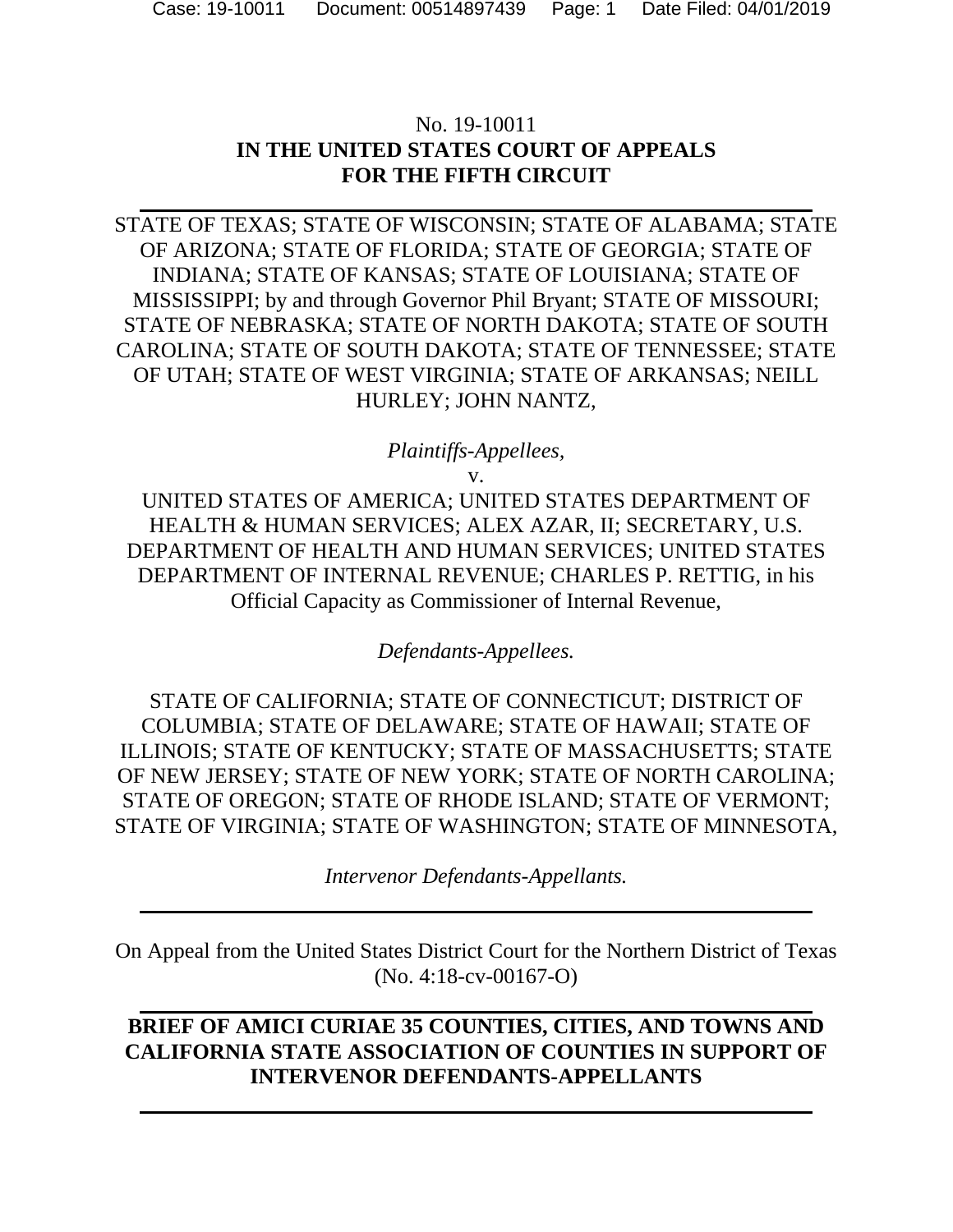James R. Williams *County Counsel, County of Santa Clara*  Greta S. Hansen Douglas M. Press Laura S. Trice Jenny S. Lam Lorraine Van Kirk 70 West Hedding Street, Ninth Floor, East Wing San José, CA 95110 *Attorneys for the California State Association of Counties and the County of Santa Clara, California* 

> Edward N. Siskel *Corporation Counsel, City of Chicago*  Rebecca Hirsch Jane Elinor Notz Benna Ruth Solomon City of Chicago Department of Law 121 North LaSalle St., Room 600 Chicago, IL 60602 *Attorneys for the City of Chicago, Illinois*

Mary C. Wickham *County Counsel, County of Los Angeles*  Matthew C. Marlowe 648 Kenneth Hahn Hall of Administration 500 West Temple Street Los Angeles, CA 90012-2713 *Attorneys for the County of Los Angeles, California* 

*Counsel for the following amici listed on Signature Page:*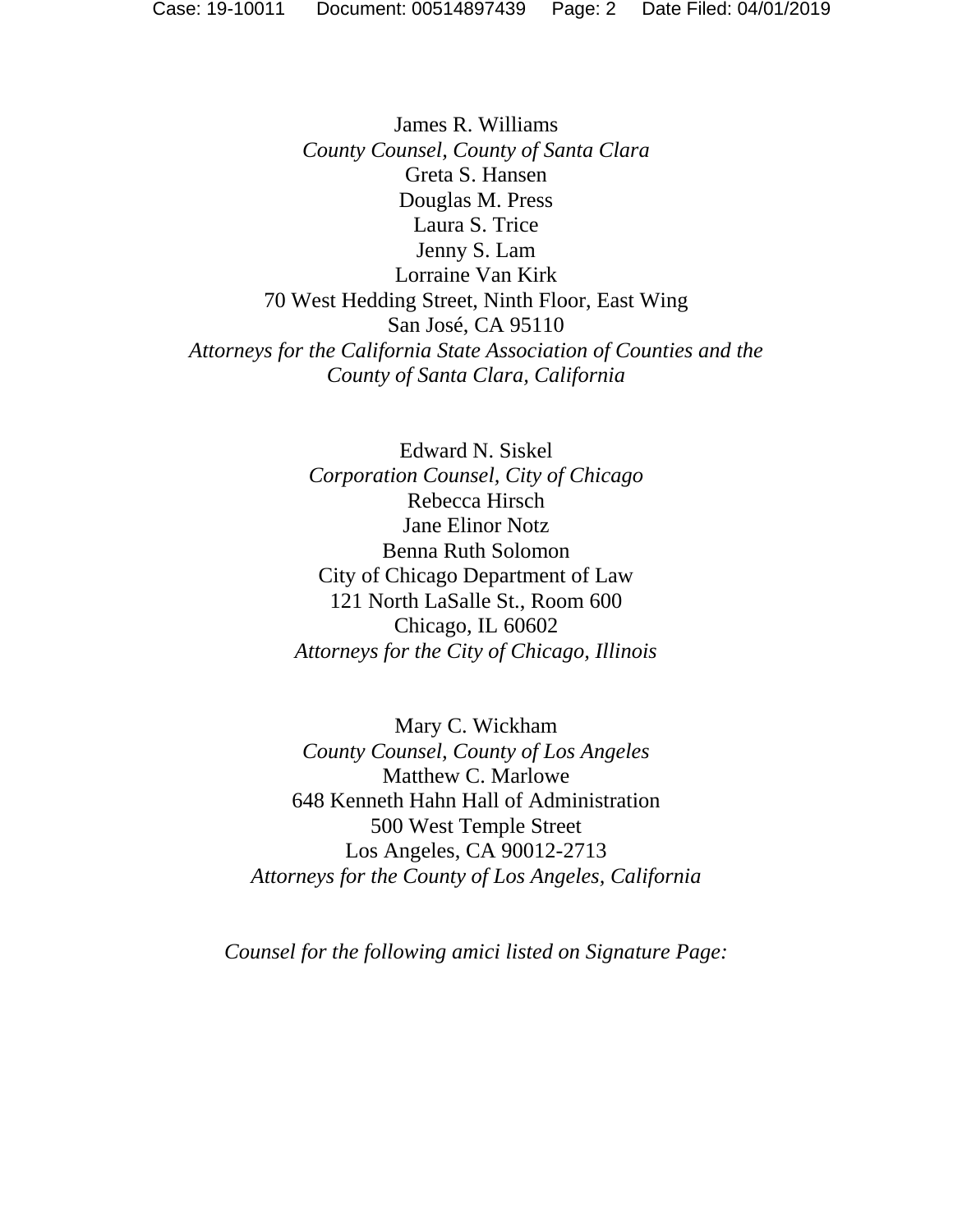*City of Alexandria, Virginia Mayor and City Council of Baltimore, Maryland City of Berkeley, California Bexar County, Texas City of Boulder, Colorado Broward County, Florida Cameron County, Texas Town of Carrboro, North Carolina City of Columbus, Ohio Cook County, Illinois County of El Paso, Texas Holmes County, Mississippi, Board of Supervisors City of Houston, Texas City of Los Angeles, California Jefferson County, Mississippi King County, Washington City of Lawrence, Massachusetts County of Milwaukee, Wisconsin City of Minneapolis, Minnesota County of Monroe, Indiana City of New York, New York, and NYC Health + Hospitals, City of Northampton, Massachusetts City of Oakland, California Orange County, Florida City of Pittsburgh, Pennsylvania City of Portland, Oregon Government of Pulaski County, Arkansas County of Santa Fe, New Mexico City and County of San Francisco, California City of Seattle, Washington Shelby County, Tennessee Travis County, Texas*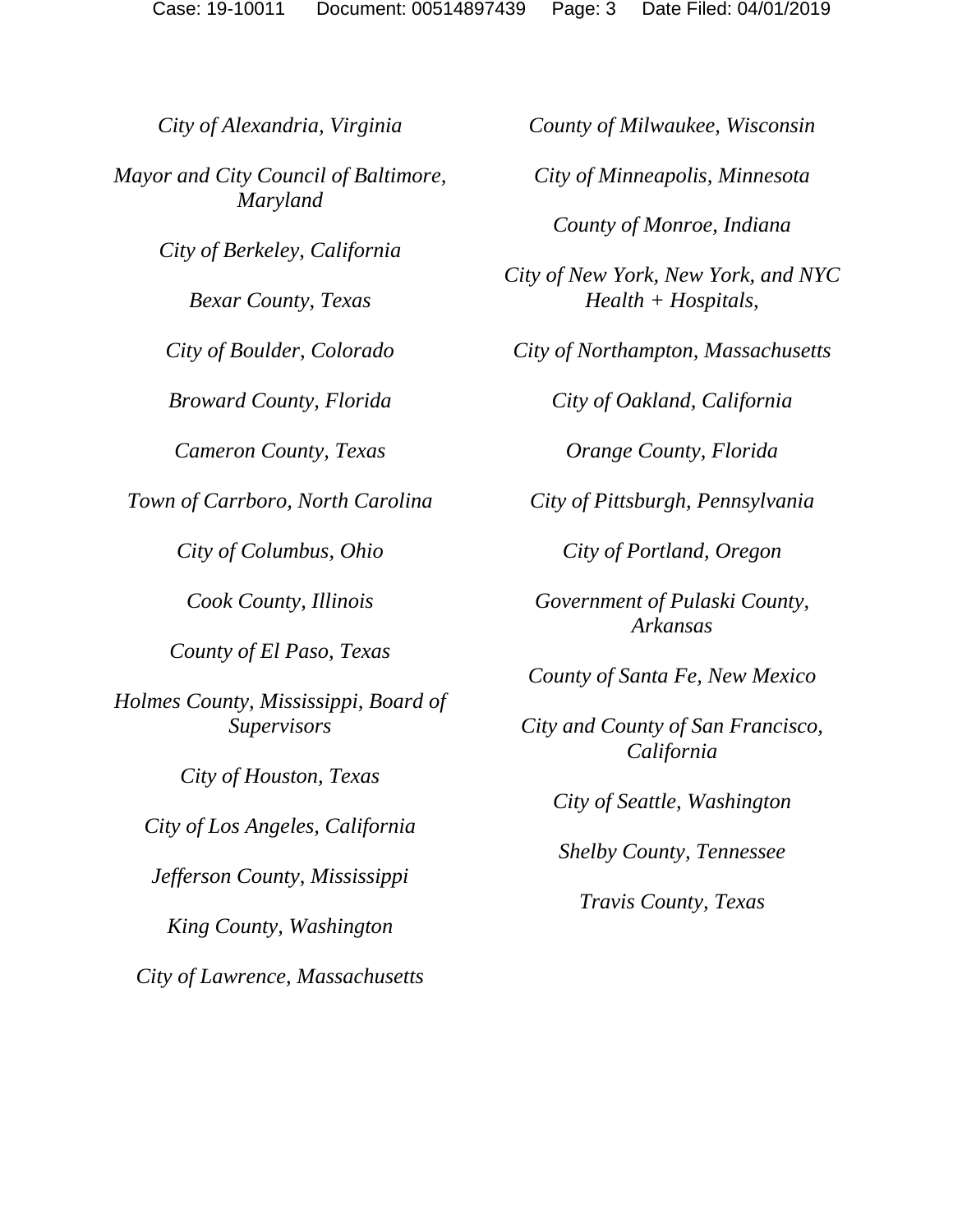Case: 19-10011 Document: 00514897439 Page: 4 Date Filed: 04/01/2019

#### **CERTIFICATE OF INTERESTED PERSONS**

Because the twenty-nine counties, cities, and towns are government entities, a certificate of interested parties is not required for them. 5th Cir. R. 28.2.1. Pursuant to Rule 26.1 of the Federal Rules of Appellate Procedure, amicus curiae the California State Association of Counties represents that it is a non-profit mutual benefit corporation, which does not offer stock and which is not a subsidiary or affiliate of any publicly owned.

Respectfully submitted,

 /s/ *Lorraine Van Kirk* Lorraine Van Kirk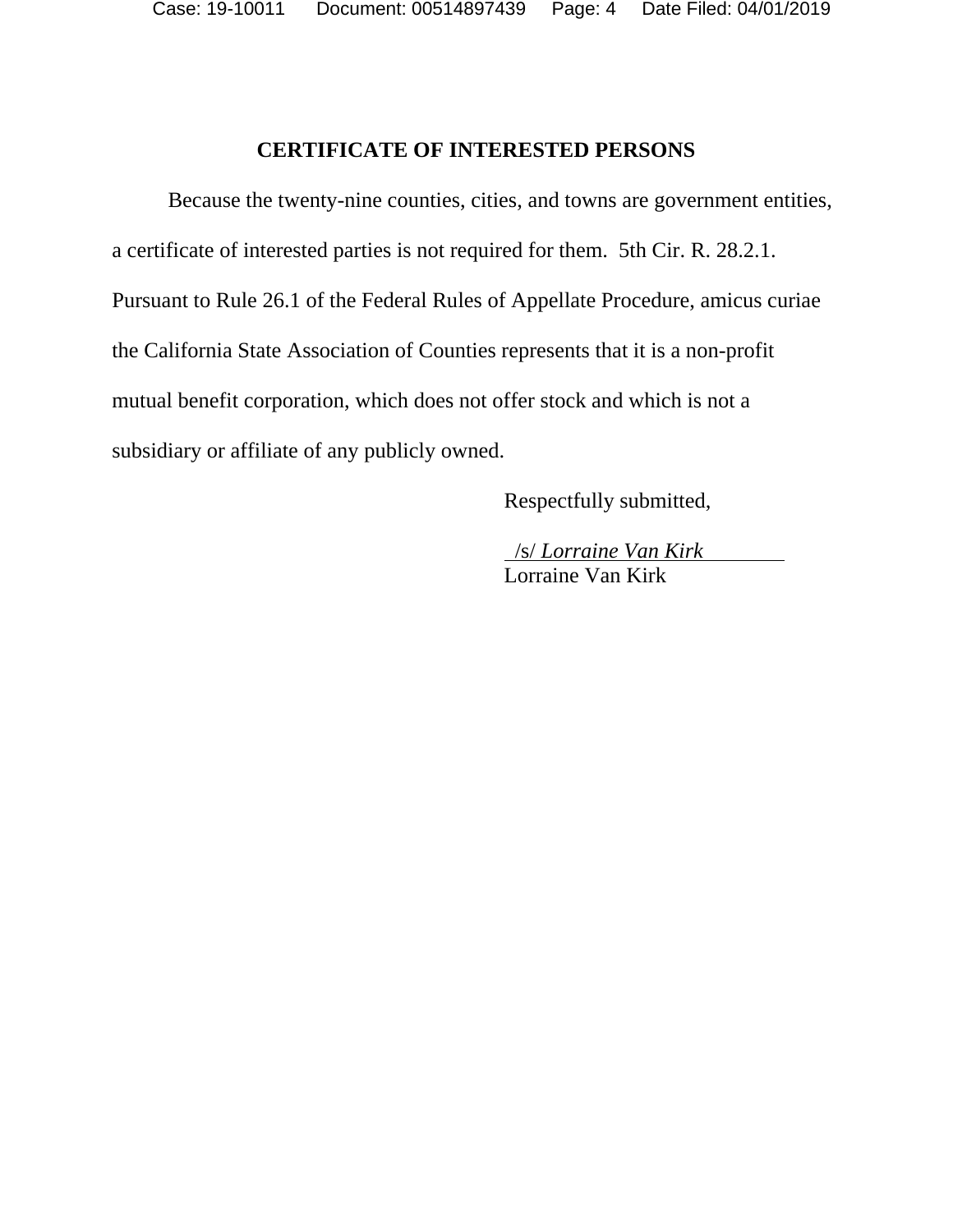## **TABLE OF CONTENTS**

| I. THE ACA IS CRITICAL TO REDUCING LOCAL                                                |
|-----------------------------------------------------------------------------------------|
| II. THE ACA ENABLES LOCAL GOVERNMENTS TO PROVIDE                                        |
| III. INVALIDATING THE ACA WOULD HURT OUR<br>RESIDENTS, COMMUNITIES, AND HEALTH SYSTEMS9 |
| IV. INVALIDATING THE ACA WOULD LEAVE US WORSE OFF                                       |
|                                                                                         |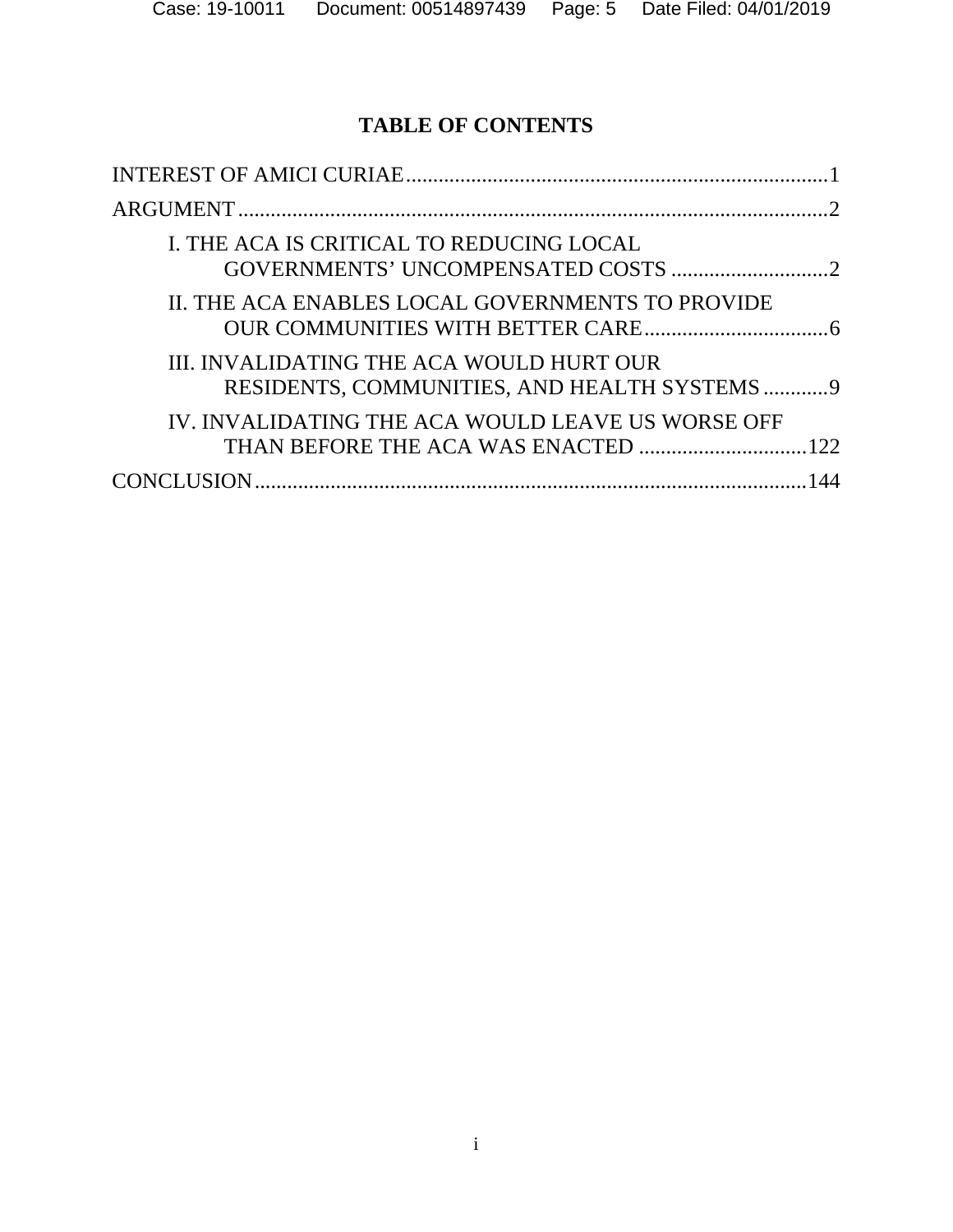# **TABLE OF AUTHORITIES**

# **Statutes**

| Patient Protection and Affordable Care Act of 2010,                                                                                                                                      |
|------------------------------------------------------------------------------------------------------------------------------------------------------------------------------------------|
| <b>Other Authorities</b>                                                                                                                                                                 |
| Benjamin D. Sommers et al.,<br>Mortality and Access to Care Among Adults After State Medicaid Expansions,                                                                                |
| Benjamin T. Squire et al.,<br>At-Risk Populations and the Critically Ill Rely Disproportionately on Ambulance<br>Transport to Emergency Departments, 20 ANNALS OF EMERGENCY MED. (2010)4 |
| Cal. Ass'n of Pub. Hosps.,<br>Impact of Medi-Cal Expansion: Alameda Health System (2017) 7                                                                                               |
| Cal. Ass'n of Pub. Hosps.,<br>Impact of Medi-Cal Expansion: Arrowhead Regional Medical Center (2017)7                                                                                    |
| Cal. Ass'n of Pub. Hosps.,<br>Impact of Medi-Cal Expansion: Contra Costa Health Services (2017) 8                                                                                        |
| Cal. Ass'n of Pub. Hosps.,<br>Impact of Medi-Cal Expansion: Natividad Medical Center (2017)7                                                                                             |
| Cal. Ass'n of Pub. Hosps.,<br>Impact of Medi-Cal Expansion: San Francisco Health Network (2017)7                                                                                         |
| Cal. Ass'n of Pub. Hosps.,                                                                                                                                                               |
| Cal. Ass'n of Pub. Hosps.,<br>Impact of Medi-Cal Expansion: Santa Clara Valley Health & Hospital System                                                                                  |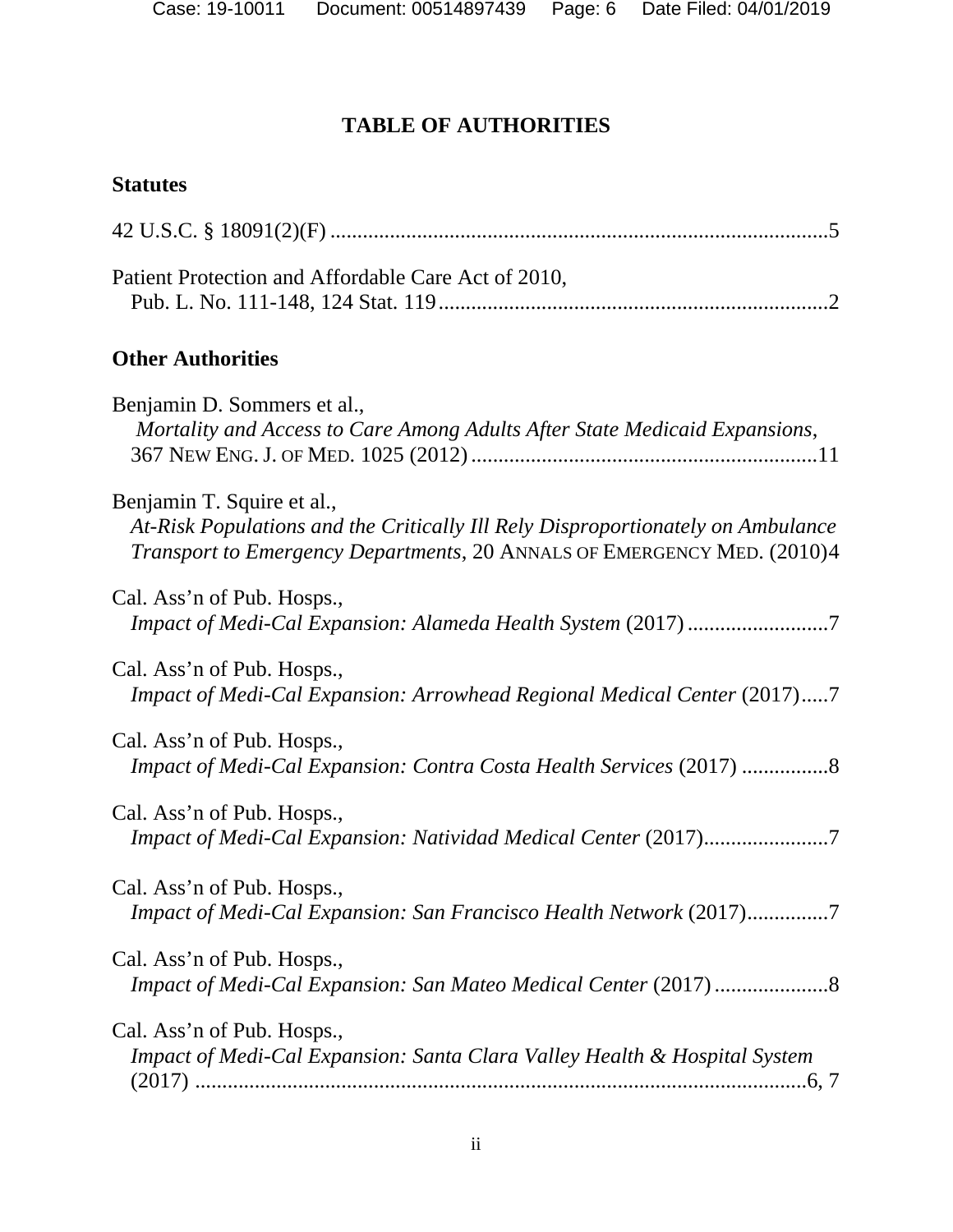| Cal. Ass'n of Pub. Hosps.,<br>Is Medi-Cal Working? Absolutely—Check the Facts (Mar. 21, 2018)  5, 8, 11                                                                  |
|--------------------------------------------------------------------------------------------------------------------------------------------------------------------------|
| Cal. Healthcare Found.,<br>Locally Sourced: The Crucial Role of Counties in the Health of Californians                                                                   |
| Cal. Legislative Analyst's Office,<br>What the Patient Protection and Affordable Care Act (ACA) Means for                                                                |
|                                                                                                                                                                          |
| Ctrs. for Disease Control & Prevention,<br>The Power of Prevention: Chronic Disease  the Public Health Challenge of                                                      |
| Cong. Budget Office,<br>How Repealing Portions of the Affordable Care Act Would Affect Health                                                                            |
| Ill. Health $\&$ Hosp. Ass'n,                                                                                                                                            |
| INST. OF MED. OF THE NAT'L ACADS.,<br>HIDDEN COSTS, VALUE LOST: UNINSURANCE IN AMERICA (2003) 11                                                                         |
| INST. OF MED. OF THE NAT'L ACADS.,<br>CARE WITHOUT COVERAGE: TOO LITTLE, TOO LATE (2002)4                                                                                |
| Jane B. Wishner,<br>How Repealing and Replacing the ACA Could Reduce Access to Mental Health<br>and Substance Use Disorder Treatment and Parity Protections, URBAN INST. |
| Jessica A.R. Williams & Selena E. Ortiz,<br>Examining Public Knowledge and Preferences for Adult Preventive Services                                                     |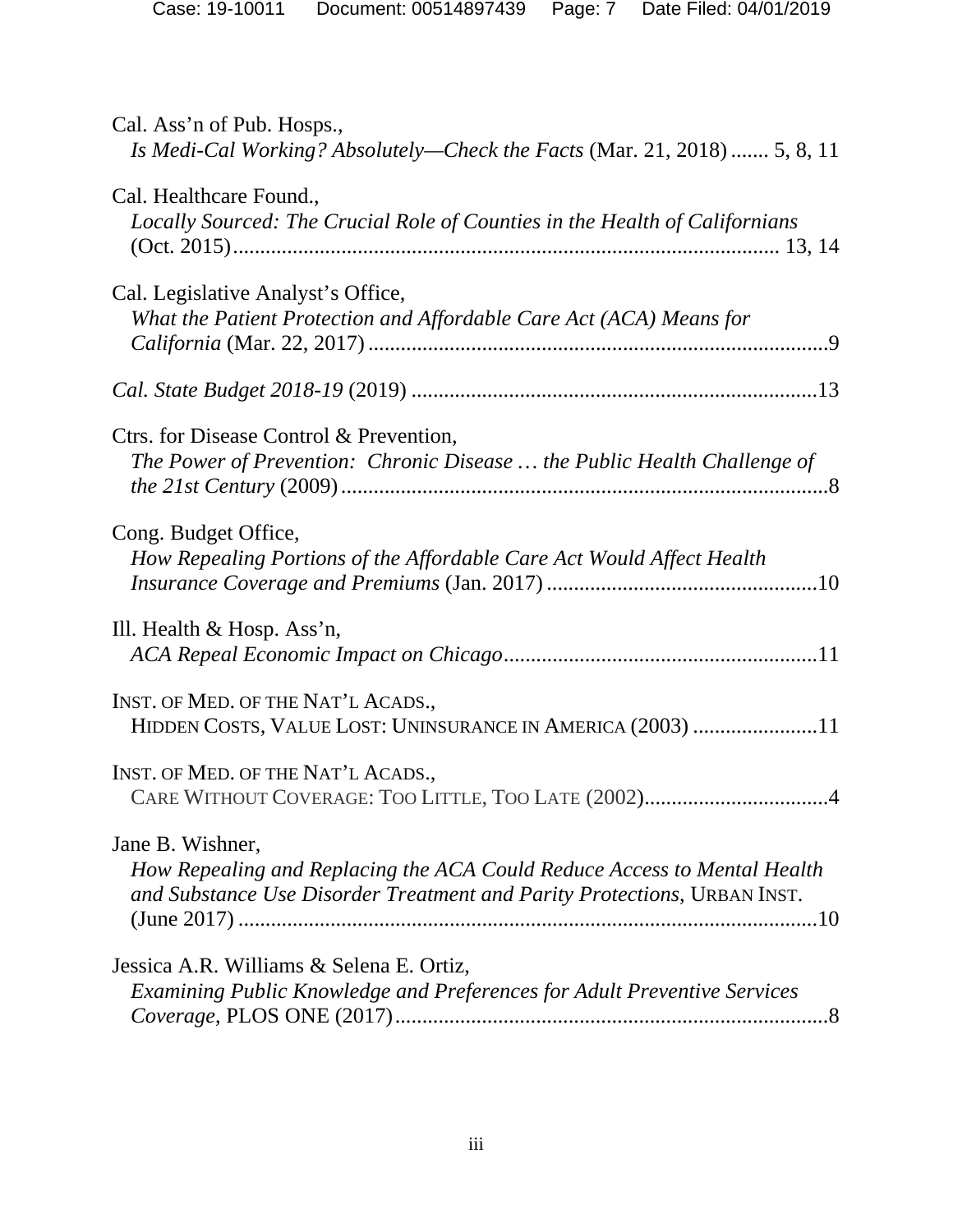| Julie Rovner,<br>Millions More Uninsured Could Impact Health of Those with Insurance Too,                        |  |
|------------------------------------------------------------------------------------------------------------------|--|
| Kaiser Family Found.,                                                                                            |  |
| Larisa Antonisse et al.,<br>The Effects of Medicaid Expansion Under the ACA: Updated Findings from a             |  |
| Mac Taylor,<br>Rethinking the 1991 Realignment, LEGISLATIVE ANALYST'S OFFICE (Oct. 15,                           |  |
| Mark V. Pauly & Jose A. Pagan,<br>Spillovers and Vulnerability: The Case of Community Uninsurance, 26 HEALTH     |  |
| Miranda Dietz et al.,<br>ACA Repeal in California: Who Stands to Lose?, UCLA CTR. FOR HEALTH POL'Y               |  |
| U.S. Dep't Health & Hum. Servs.,<br>Facing Addiction in America: The Surgeon General's Report on Alcohol, Drugs, |  |
| U.S. GOV'T PRINTING OFFICE, PUBLIC PAPERS OF THE PRESIDENTS OF THE UNITED                                        |  |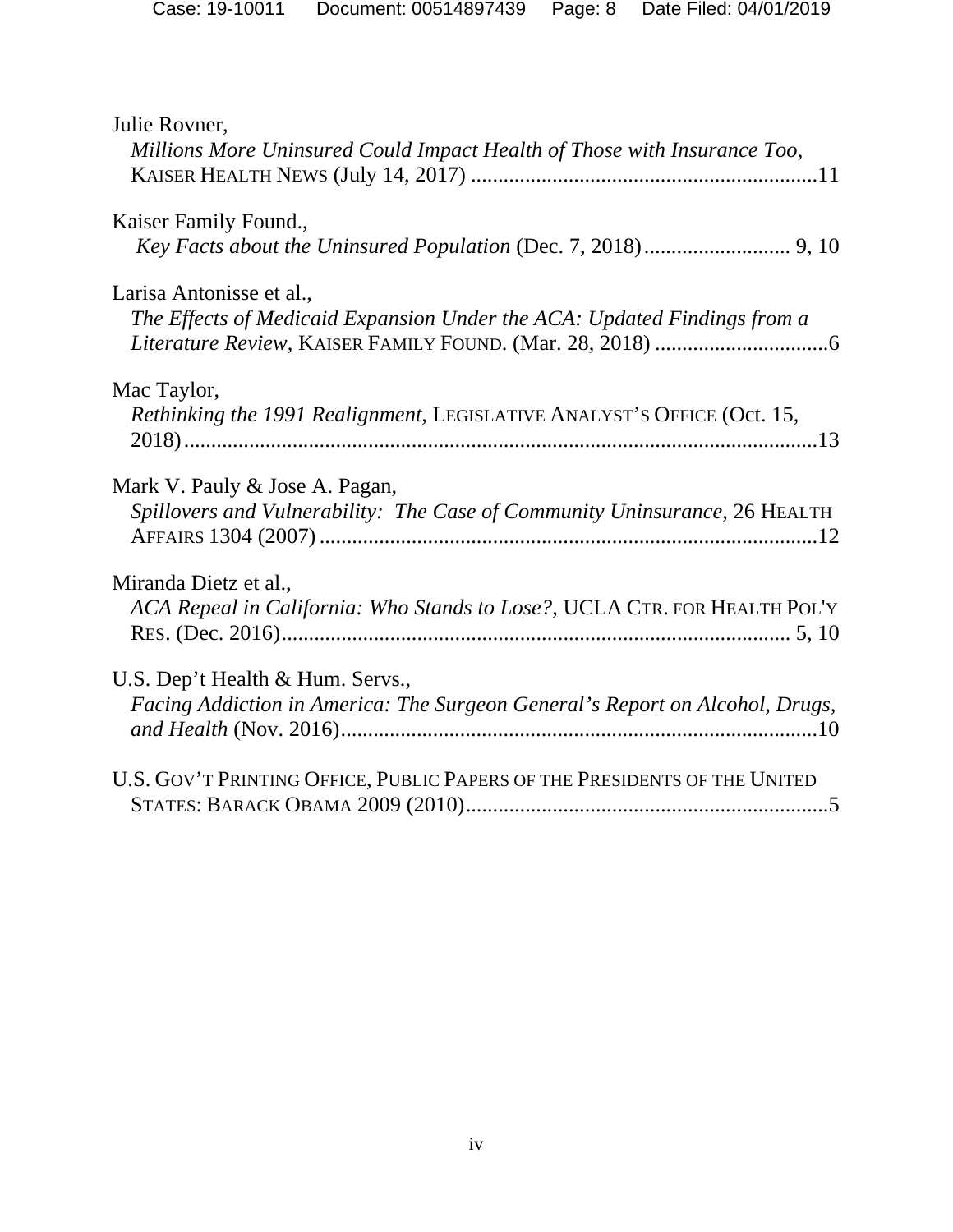$\overline{a}$ 

## **INTEREST OF AMICI CURIAE<sup>1</sup>**

Amici are counties, cities, and towns located throughout the United States, including throughout the Plaintiff States. Amici are politically and geographically diverse, ranging from the largest county in the nation, Los Angeles County, with its population larger than forty-two states, to cities and counties of all sizes from around the country, from Jefferson County, Mississippi, to Orange County, Florida, to Shelby County, Tennessee. Amici also include the California State Association of Counties (CSAC), a non-profit corporation whose membership is comprised of all fifty-eight California counties.

As local governments, Amici are responsible, oftentimes by constitutional and statutory mandates, for protecting the health and safety of our communities. We operate law enforcement agencies and jail facilities, maintain roads and public infrastructure, provide emergency medical transportation and public health services, plan for and respond to disasters and emergencies, assist children and the elderly, and much more. We share a substantial interest in the wellbeing of our residents and the effective expenditure of their tax dollars.

<sup>&</sup>lt;sup>1</sup> No counsel for a party authored this brief in whole or in part, and no party or counsel for a party made a monetary contribution intended to fund the preparation or submission of this brief. No person other than amici or their counsel made a monetary contribution to this brief's preparation or submission. Counsel for all parties consented to the filing of this brief.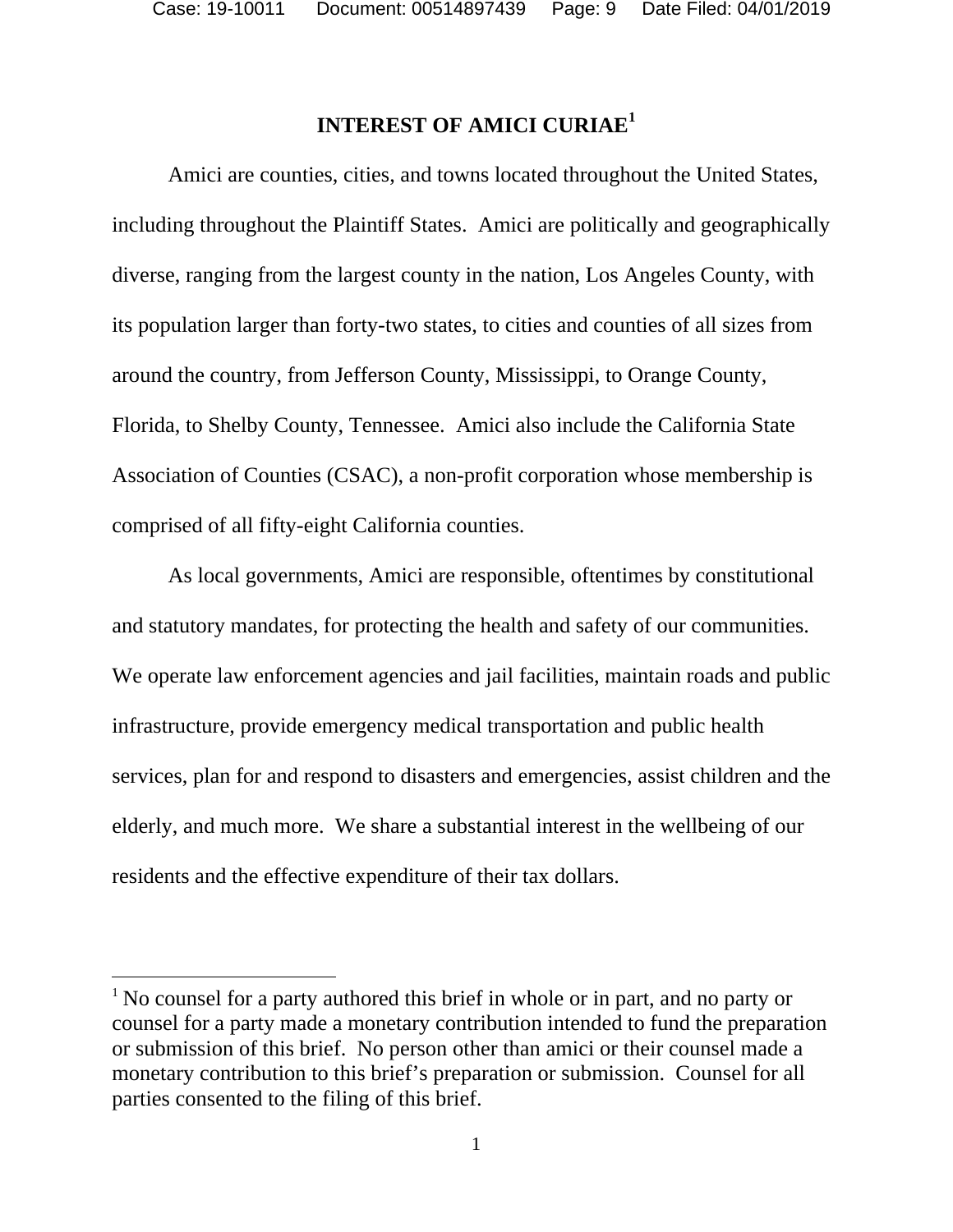Notwithstanding our diversity, we are united in our support for the Patient Protection and Affordable Care Act of 2010, Pub. L. No. 111-148, 124 Stat. 119 (ACA). We bear an outsized burden in caring for our uninsured residents, measurable in staggering direct costs for services we provide, but are not paid for, and in the myriad indirect harms to our governments and our communities that flow from our residents' lack of health care coverage. By expanding access to health insurance and promoting primary and preventative health care, the ACA reduced the billions in uncompensated costs local governments bear and enabled our towns, cities, and counties to better spend taxpayer dollars on more effective health services and to preserve our resources for our other critical government functions. Under the ACA, we better serve our communities as a whole. Invalidating the ACA would unravel these gains and impose extraordinary financial and human costs, leaving us worse off along many dimensions than we were before the ACA was enacted. This was not—and could not have been— Congress's intent.

#### **ARGUMENT**

### **I. THE ACA IS CRITICAL TO REDUCING LOCAL GOVERNMENTS' UNCOMPENSATED COSTS**

As local governments, Amici are obligated to provide vital services to our residents and communities. The broad police powers vested in Amici, as municipal and county governments, simultaneously vest in us the responsibility to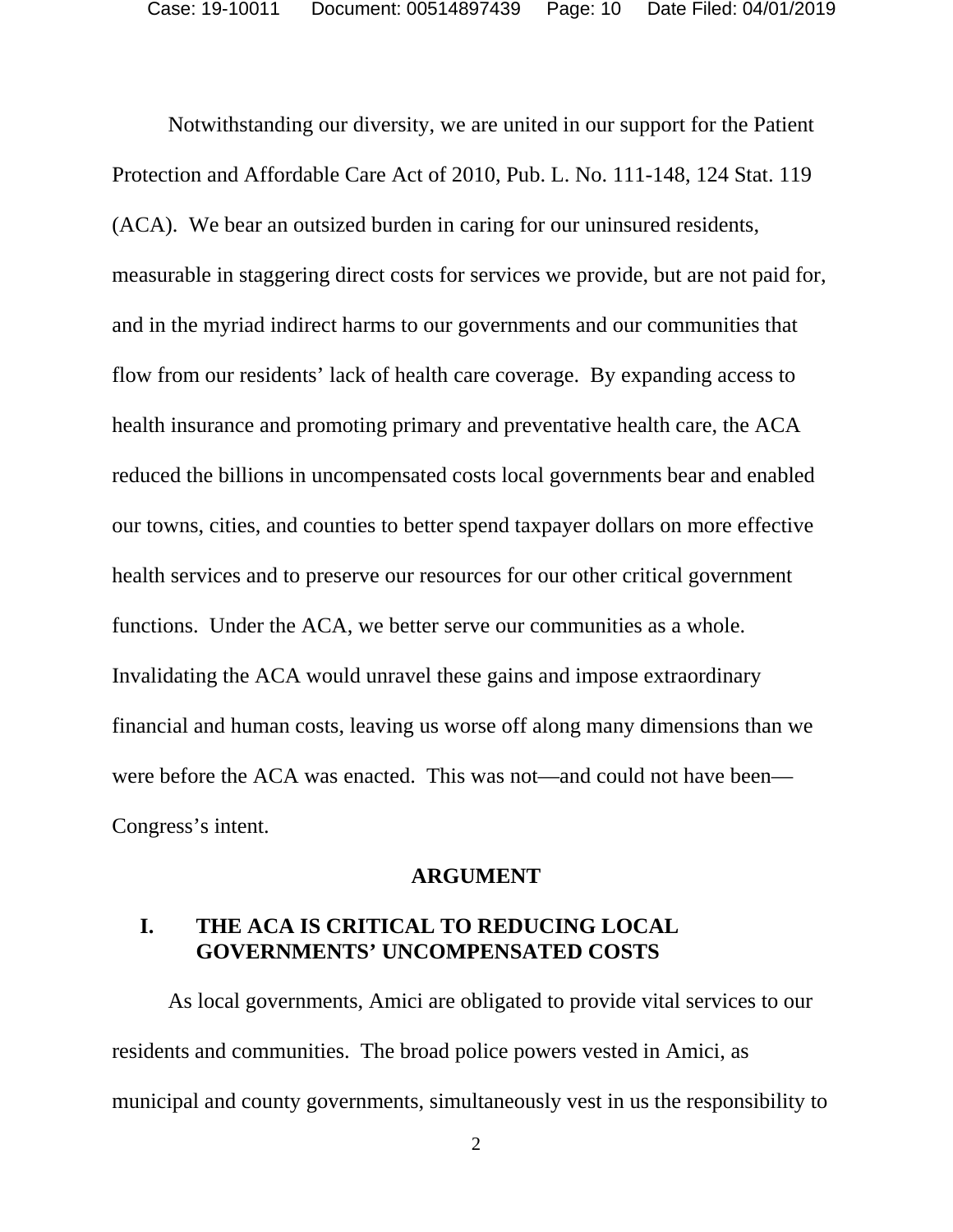supply an array of essential services. In many jurisdictions, state and local laws codify these duties in express mandates Amici must fulfill. We must protect public safety, operate law enforcement agencies and correctional facilities, supply emergency medical transportation and emergency health services for the indigent, maintain roadways and public infrastructure, assist children and the elderly, and much more. In many cases, local governments are the only entities with the ability to perform these vital public functions that enable our residents to pursue full and independent lives.

Before the ACA was enacted, Amici incurred massive uncompensated costs from supplying services to our uninsured and underinsured residents. Amici are obligated to provide many health care services to our residents regardless of their ability to pay. We do not condition emergency transportation in our ambulances, examination and treatment in our health care clinics and emergency departments, or emergent care in our safety-net hospitals on ability to pay the medical bill. Thus, prior to the ACA, when our communities were filled with residents who could not cover the costs of the health care services they needed because they lacked any or adequate health insurance, our local governments strained to provide services we were responsible for offering but not compensated for supplying. We sustained still more of these costs on behalf of our communities because private practitioners regularly refused to incur them by serving the poor or the uninsured.

3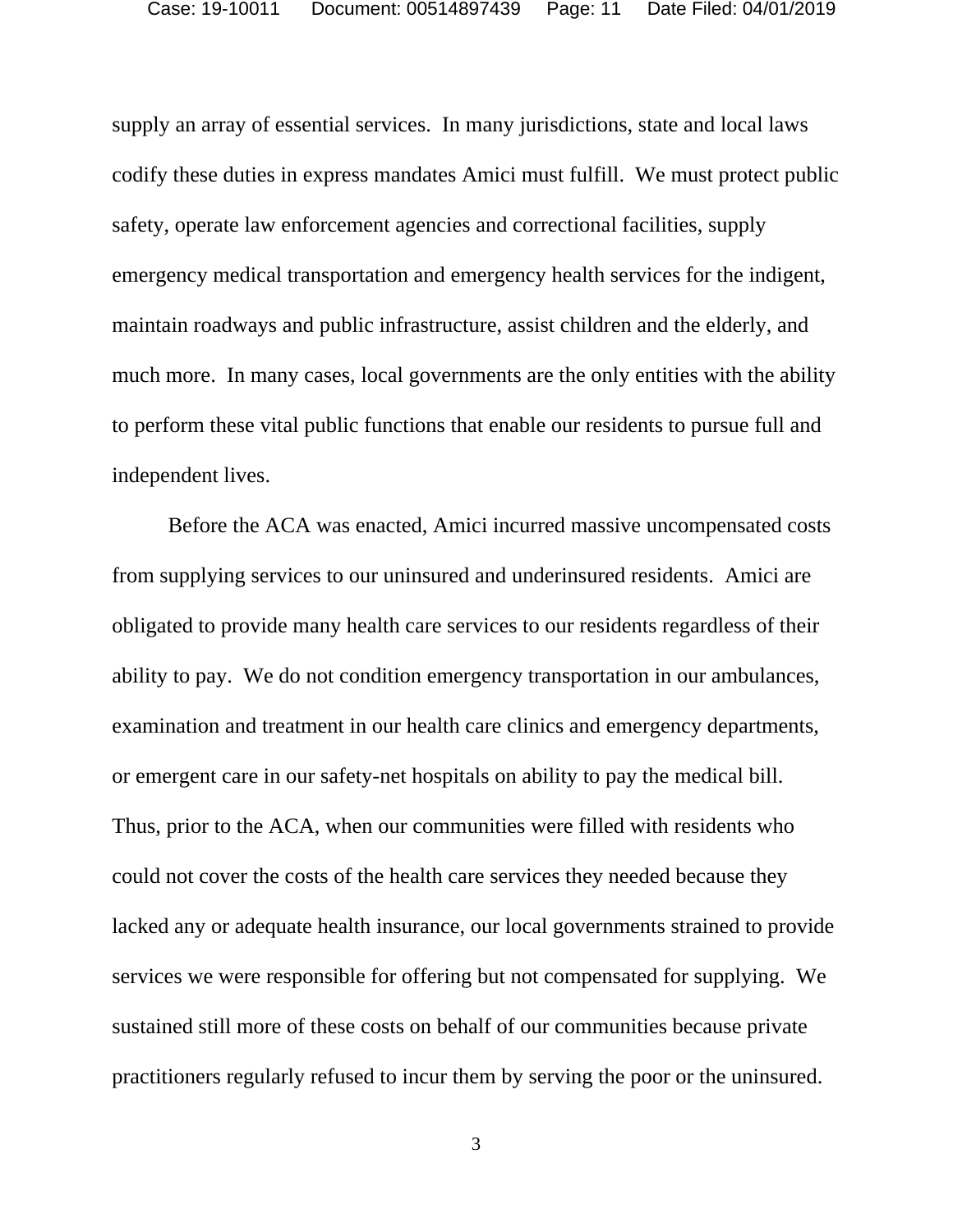Prior to the ACA, uninsured and underinsured residents also required costlier and less effective health care. Without access to the primary care, prescription drugs, and early diagnosis and treatment that health insurance enables, our residents were more likely to fill our ambulances and our public emergency rooms and to seek care later, when they were sicker and more costly to treat.<sup>2</sup> They were also less likely to receive the type of early interventions and treatments for substance use and mental health conditions that reduce the need for other highcost government services, such as our jails, law enforcement resources, and safetynet services.

Amici bear massive, but avoidable, direct costs from the less effective, less timely, and more expensive care people seek when they cannot afford health insurance. For example, for just a single uninsured resident with an ear infection, the County of Santa Clara incurs hundreds more when treatment is provided not in its clinics but in its emergency department, on which the uninsured disproportionately rely.<sup>3</sup> Such unnecessary costs were multiplied across Amici's millions of uninsured residents in their encounters with our public health systems, and these costs often forced us to divert finite funds from our other critical

 $2 E.g.,$  INST. OF MED. OF THE NAT'L ACADS., CARE WITHOUT COVERAGE: TOO LITTLE, TOO LATE (2002), http://tinyurl.com/yyttlqhm.

<sup>&</sup>lt;sup>3</sup> Benjamin T. Squire et al., *At-Risk Populations and the Critically Ill Rely Disproportionately on Ambulance Transport to Emergency Departments*, 20 ANNALS OF EMERGENCY MED. 1, 6 (2010).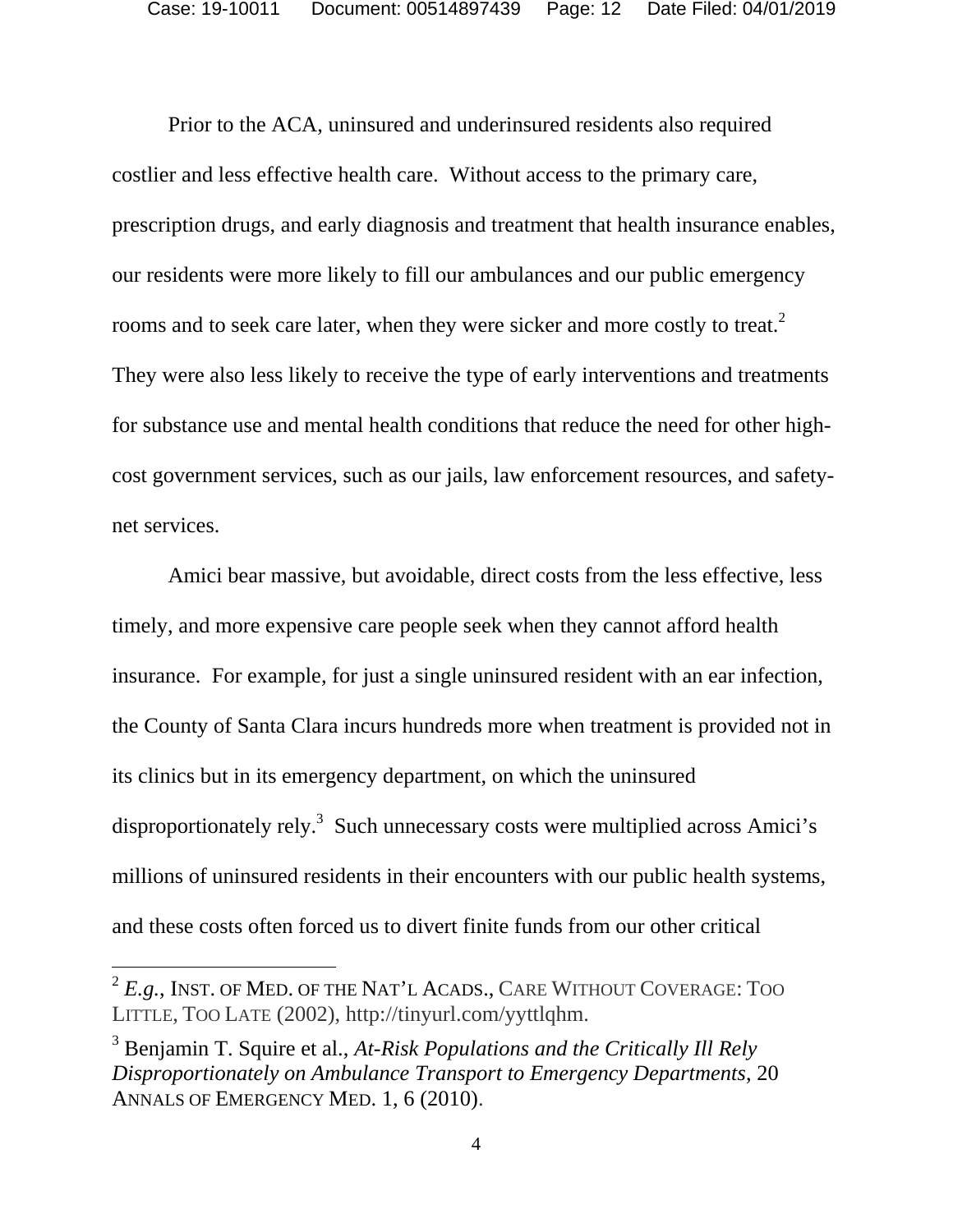functions or to further tax the public.

The ACA was enacted in part to address the astronomical "cost of providing uncompensated care to the uninsured  $\dots$  \$43,000,000,000 in 2008" alone,<sup>4</sup> and the "straining budgets across government" that these costs create.<sup>5</sup> The ACA greatly reduced, but did not completely eliminate, the uncompensated costs Amici bear. For example, although the uninsured rate was more than halved in the County of Santa Clara after implementation of the  $ACA$ , the County's safety net hospital still incurred over \$131 million in uncompensated costs from providing critical health care services to its remaining uninsured and underinsured residents in fiscal year 2017, even while operating in an extremely efficient cost landscape.<sup>7</sup> But by helping millions of Americans secure health insurance and thereby access more effective and efficient health care, the ACA did dramatically lessen the direct

 $4$  42 U.S.C. § 18091(2)(F).

 $^5$  U.S. Gov't Printing Office, Public Papers of the Presidents of the United STATES: BARACK OBAMA 2009 at 127 (2010), http://tinyurl.com/y6hv9wvj.

<sup>6</sup> Miranda Dietz et al., *ACA Repeal in California: Who Stands to Lose?*, UCLA CTR. FOR HEALTH POL'Y RES. 7 (Dec. 2016), https://perma.cc/K77T-S6Q8.

<sup>7</sup> Cal. Ass'n of Pub. Hosps., *Is Medi-Cal Working? Absolutely—Check the Facts* 2 (Mar. 21, 2018), https://perma.cc/62PL-57JV.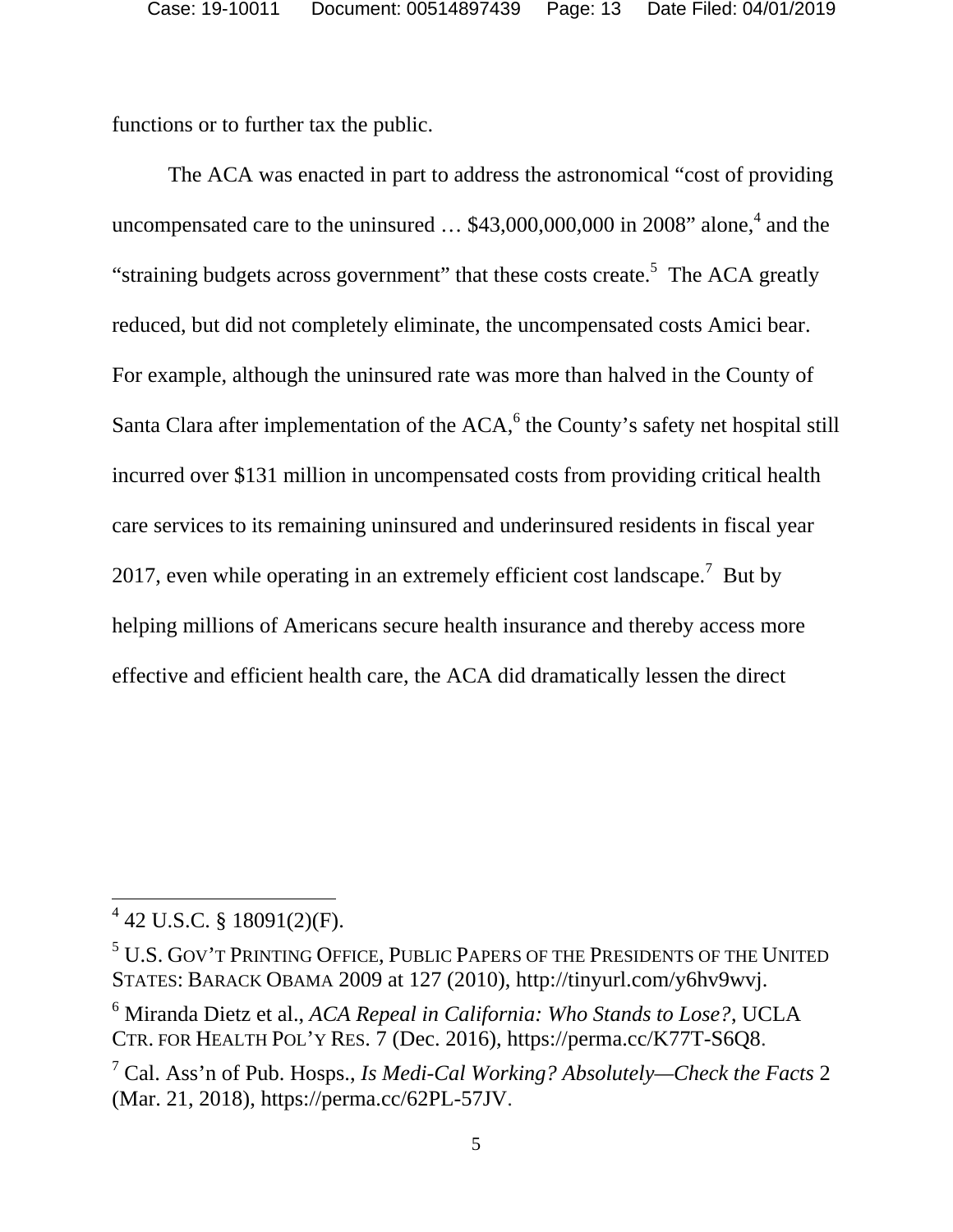uncompensated care burden borne by Amici and our public health systems: it critically reduced the financial strain on our towns, cities, and counties. $8$ 

### **II. THE ACA ENABLES LOCAL GOVERNMENTS TO PROVIDE OUR COMMUNITIES WITH BETTER CARE**

The ACA also enables Amici to provide our communities with better health outcomes at significantly lower public expense. By expanding access to health insurance and changing how people receive health care, the ACA has allowed many Amici to deliver more of the prevention and primary care services that Americans want their governments to provide and that produce better health outcomes, earlier, in more appropriate settings, and at lesser expense.

With the support of the ACA, many of Amici's public health systems piloted dramatic system improvements for patients with chronic diseases—the persistent, prevalent, but preventable conditions such as diabetes, certain heart diseases, and obesity that are among the most common, costly, and deadly of America's health problems. For example, due to the ACA, the County of Santa Clara was able to pilot a chronic conditions care management program that decreased participants' emergency department visits by more than fourfold.<sup>9</sup> Major gains like this in

<sup>8</sup> *See* Larisa Antonisse et al., *The Effects of Medicaid Expansion Under the ACA: Updated Findings from a Literature Review*, KAISER FAMILY FOUND. 8-11 (Mar. 28, 2018), https://perma.cc/GU93-U9DE.

<sup>9</sup> Cal. Ass'n of Pub. Hosps., *Impact of Medi-Cal Expansion: Santa Clara Valley Health & Hospital System* at 1 (2017), https://perma.cc/XN93-EKAP.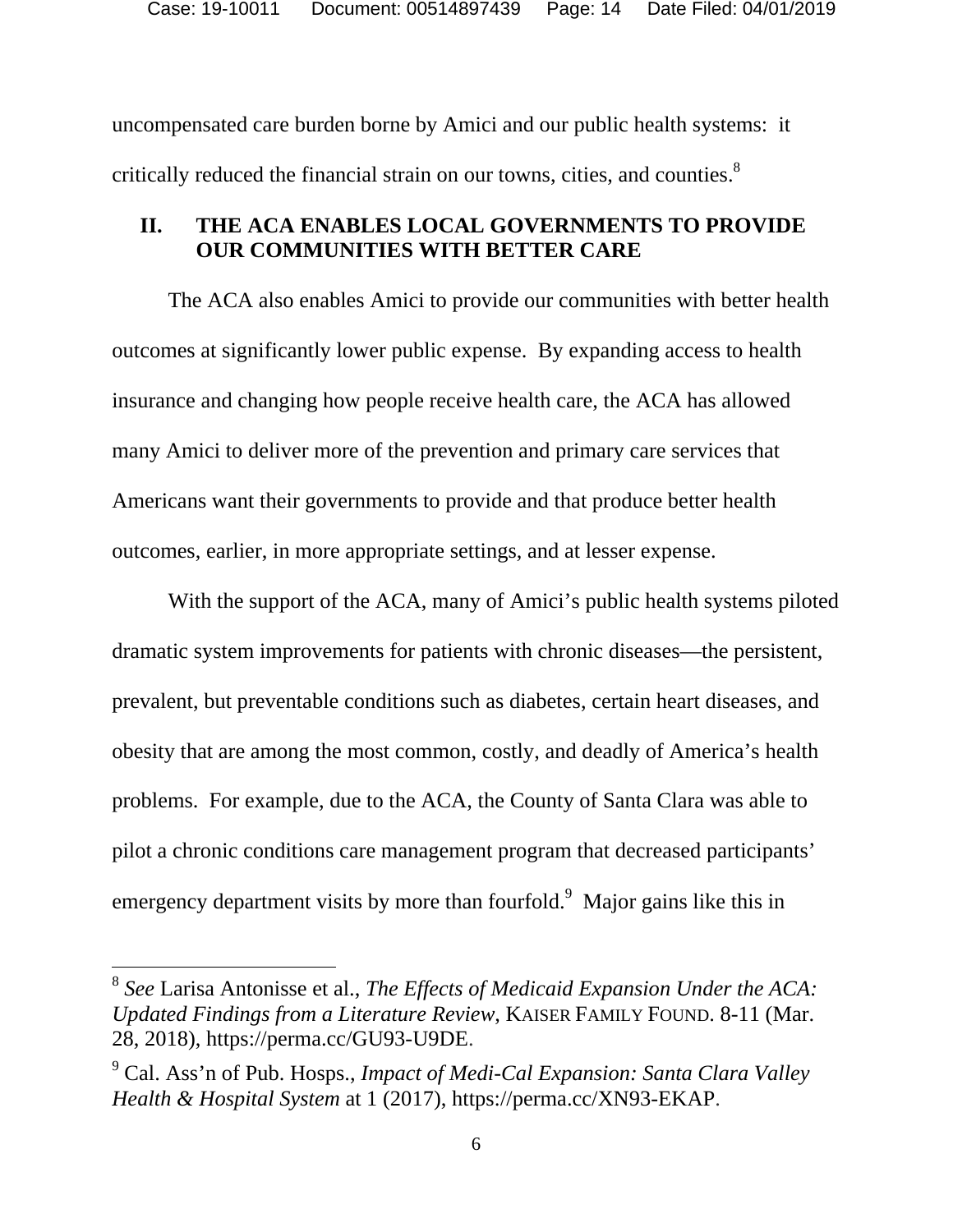quality of care and quality of life were made possible because of the ACA, and they are mirrored by similar gains in many public health care systems. Because of the ACA, other public health care systems were able to increase by 50% the number of diabetes patients with self-management goals,  $^{10}$  reduce emergency department visits by 18% for complex care management patients, $11$  cut by more than fifteen times patients' rates of uncontrolled diabetes, $12$  and nearly halve the readmission rate of patients at high risk of heart failure.<sup>13</sup>

Supported by the ACA, Amici's public health systems also effectively expanded both insured and uninsured people's access to primary and preventative care. For example, the County of Santa Clara was able to slash patients' wait times for primary care appointments from 53 days to fewer than 48 hours.<sup>14</sup> Other Amici similarly rolled out improvements to ensure their residents can feasibly secure timely and needed health care, such as co-locating behavioral health services at clinics so that patients with positive screens for depression can now be seen by a

<sup>&</sup>lt;sup>10</sup> Cal. Ass'n of Pub. Hosps., *Impact of Medi-Cal Expansion: Arrowhead Regional Medical Center* (2017), https://perma.cc/J9HN-T6KB.

<sup>11</sup> Cal. Ass'n of Pub. Hosps., *Impact of Medi-Cal Expansion: Alameda Health System* (2017), https://perma.cc/BD87-8EJ4.

<sup>12</sup> Cal. Ass'n of Pub. Hosps., *Impact of Medi-Cal Expansion: Natividad Medical Center* (2017), https://perma.cc/ADU7-6G5P.

<sup>13</sup> Cal. Ass'n of Pub. Hosps., *Impact of Medi-Cal Expansion: San Francisco Health Network* (2017), https://perma.cc/5E5N-CVLT.

<sup>14</sup> Cal. Ass'n of Pub. Hosps., *Impact of Medi-Cal Expansion: Santa Clara Valley Health & Hospital System* at 1 (2017), https://perma.cc/XN93-EKAP.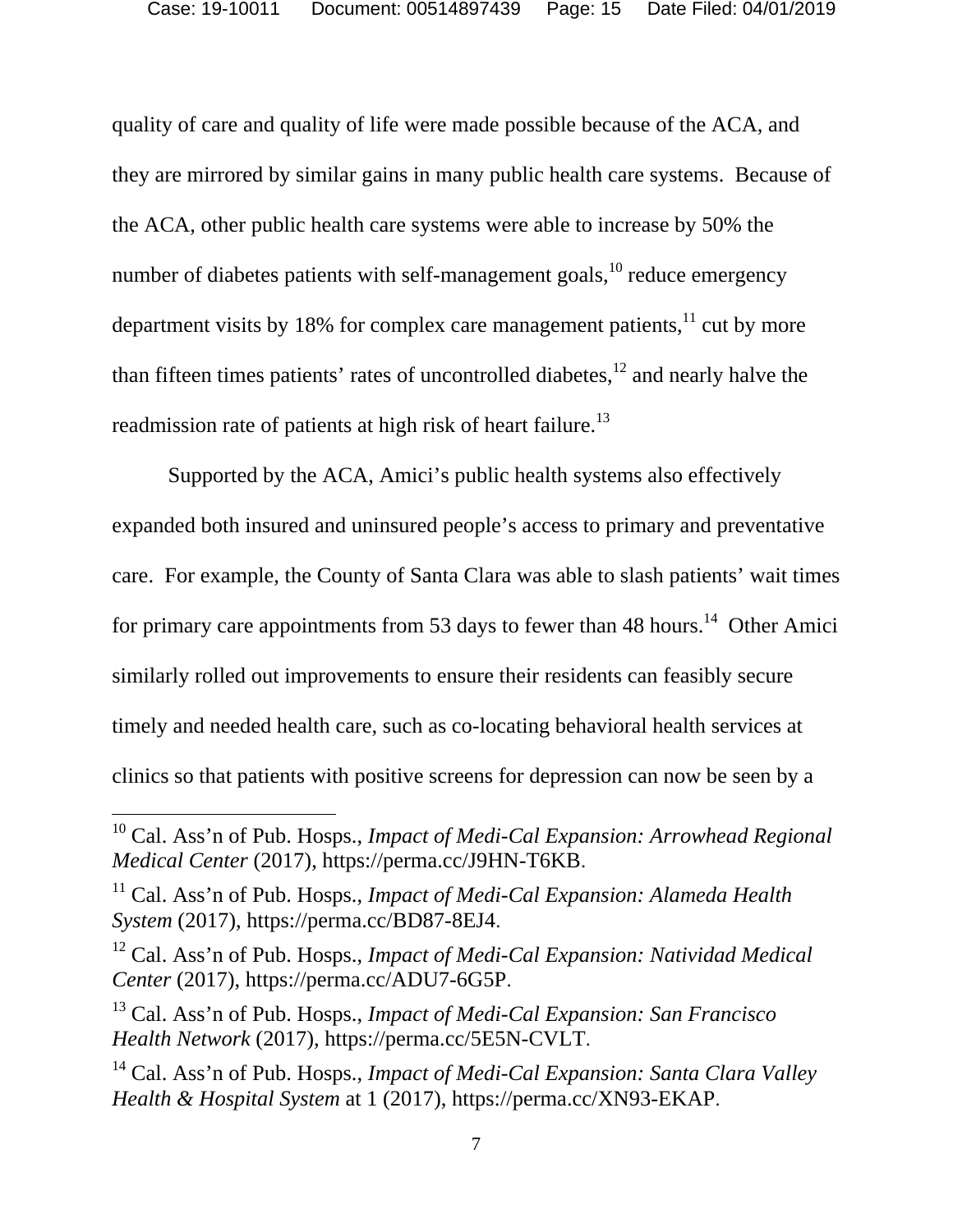specialist in less than an hour,<sup>15</sup> or creating new databases to match people to the care providers who are most convenient to them.<sup>16</sup>

More than four in five Americans favor public funding for chronic disease prevention.17 Americans also overwhelmingly favor free preventative health services.<sup>18</sup> The ACA reflects these values and has enabled Amici to effectively invest in much needed and desired preventative and primary care programs, and to do so at far less cost than the care provided through emergency treatment, or even than many private health care providers.<sup>19</sup> Amici provided these efficient, highvalue Medicaid services while earning accolades for their care, with, for example, more than half of California's public health care systems performing within the top 10% in the country across multiple health care quality metrics.<sup>20</sup>

The ACA's expansion of insurance access and support for delivery system

 $\overline{a}$ 

17 Ctrs. for Disease Control & Prevention, *The Power of Prevention: Chronic Disease … the Public Health Challenge of the 21st Century* 1 (2009), https://perma.cc/LA45-YV77.

18 Jessica A.R. Williams & Selena E. Ortiz, *Examining Public Knowledge and Preferences for Adult Preventive Services Coverage*, PLOS ONE 11 (Dec. 20, 2017), https://tinyurl.com/yxclarcv.

<sup>15</sup> Cal. Ass'n of Pub. Hosps., *Impact of Medi-Cal Expansion: San Mateo Medical Center* (2017), https://perma.cc/678E-2FAX.

<sup>16</sup> Cal. Ass'n of Pub. Hosps., *Impact of Medi-Cal Expansion: Contra Costa Health Services* (2017), https://perma.cc/8U9Q-TXTT.

<sup>19</sup> *See, e.g.*, Cal. Ass'n of Pub. Hosps., *Is Medi-Cal Working? Absolutely—Check the Facts* 2 (Mar. 21, 2018), https://perma.cc/8CCD-LKBN.  $^{20}$  *Id.*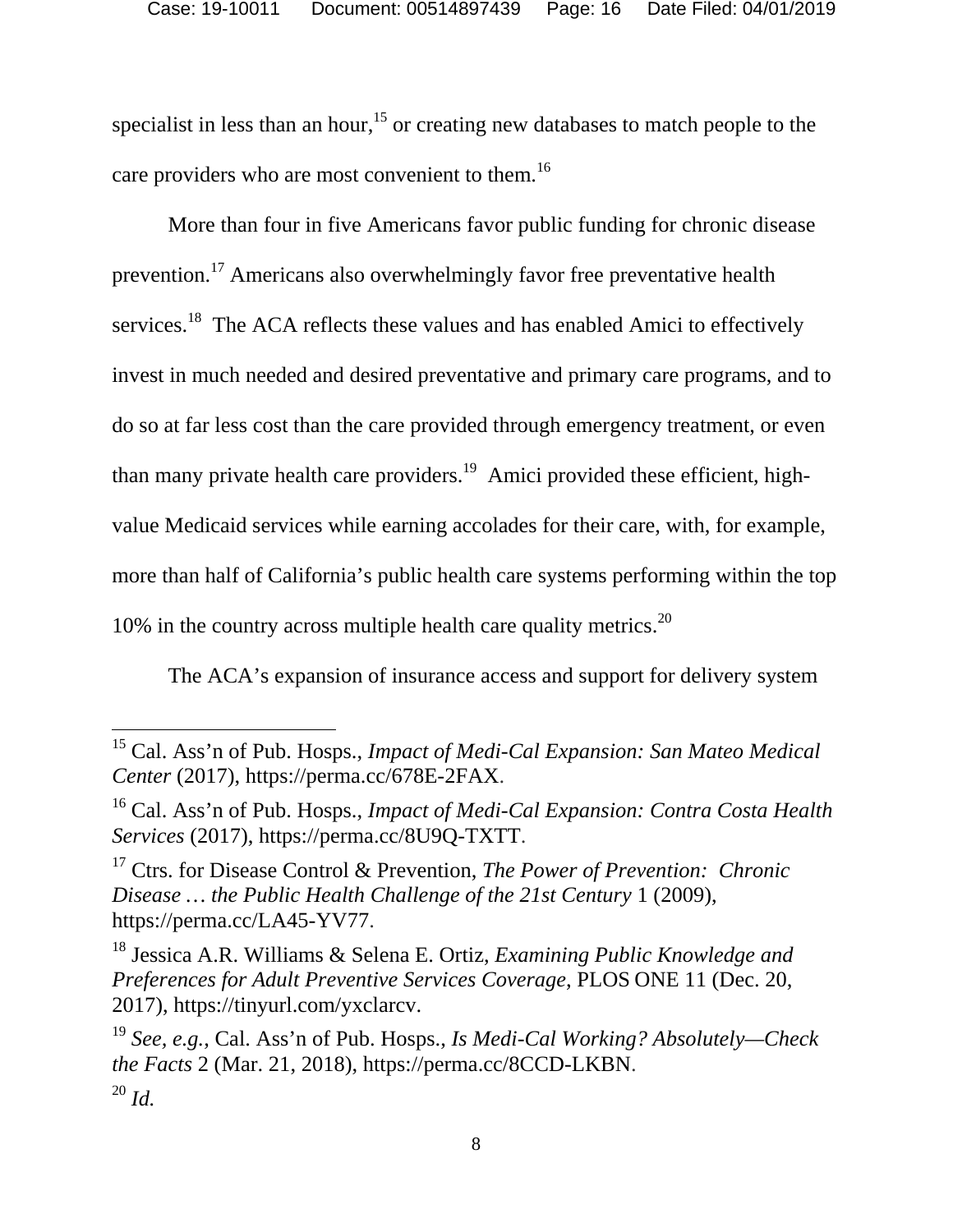reforms fueled these health and fiscal gains. Invalidating the ACA would abruptly unravel these dramatic improvements, and by upending the insurance coverage gains created by the ACA and changing the very services people seek and receive, it would force Amici to spend more taxpayer money only to obtain poorer health outcomes.

### **III. INVALIDATING THE ACA WOULD HURT OUR RESIDENTS, COMMUNITIES, AND HEALTH SYSTEMS**

There is no dispute that tens of millions of people would lose their health insurance without the ACA, and millions of those people are residents of Amici's towns, cities, and counties. More than 20 million Americans gained health insurance through the ACA—all of whom could be at risk of joining the ranks of the long-term uninsured.<sup>21</sup> In California, because smaller and more rural counties gained the greatest proportional increases in new enrollees, those smaller and more rural counties would stand to lose proportionally more.<sup>22</sup> Previously insured people would also be forced off the insurance rolls due to the market upheaval and significant premium increases that ACA invalidation would produce.<sup>23</sup> Indeed, the

<sup>21</sup> Kaiser Family Found., *Key Facts about the Uninsured Population* (Dec. 7, 2018), https://perma.cc/GY3V-ZQVV.

<sup>22</sup> Cal. Legislative Analyst's Office, *What the Patient Protection and Affordable Care Act (ACA) Means for California* 7 (Mar. 22, 2017), https://perma.cc/EC7N-6RPT.

<sup>23</sup> Miranda Dietz et al., *ACA Repeal in California: Who Stands to Lose?*, UCLA CTR. FOR HEALTH POL'Y RES. 5 (Dec. 2016), https://perma.cc/K77T-S6Q8.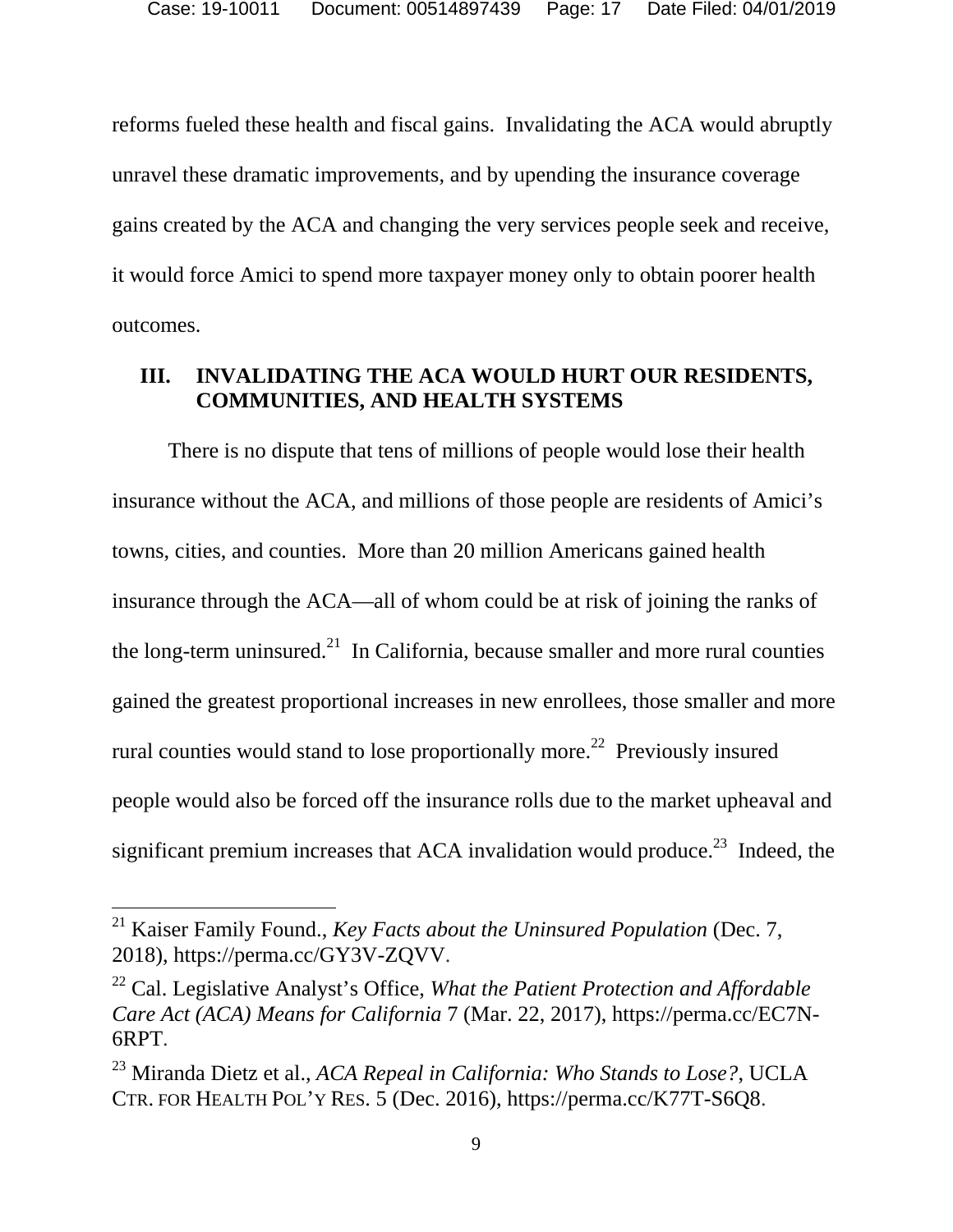Congressional Budget Office estimates that 32 million insured Americans would lose their health insurance if just parts of the ACA were invalidated<sup>24</sup>—producing millions more uninsured Americans than before the ACA was enacted.<sup>25</sup> These losses would not just cut off people's access to medical care, but also to mental health care and substance use services,  $^{26}$  making it less likely people would receive the early interventions and treatments that are widely acknowledged to be most effective and least expensive.<sup>27</sup>

The financial and human costs of a sudden loss of health insurance are profound, wide-ranging, and long-term. People without health insurance suffer demonstrably worse health outcomes. They are more likely to contend with financial strain and their children are more likely to miss developmental milestones;<sup>28</sup> overall, their lives are shorter and less healthy.<sup>29</sup>

<sup>24</sup> Cong. Budget Office, *How Repealing Portions of the Affordable Care Act Would Affect Health Insurance Coverage and Premiums* 1 (Jan. 2017), https://tinyurl.com/yxzr4d5e.

<sup>25</sup> *See* Kaiser Family Found., *Key Facts About the Uninsured Population* (Dec. 7, 2018), https://perma.cc/DCL9-QKY3.

<sup>26</sup> Jane B. Wishner, *How Repealing and Replacing the ACA Could Reduce Access to Mental Health and Substance Use Disorder Treatment and Parity Protections*, URBAN INST. 3 (June 2017), https://tinyurl.com/yyfltjee .

<sup>27</sup> U.S. Dep't Health & Hum. Servs., *Facing Addiction in America: The Surgeon General's Report on Alcohol, Drugs, and Health* 3-14, 4-9 (Nov. 2016), https://perma.cc/UWK8-69JB**.** 

<sup>&</sup>lt;sup>28</sup> INST. OF MED. OF THE NAT'L ACADS., HIDDEN COSTS, VALUE LOST: UNINSURANCE IN AMERICA 6-7, 69-76 (2003).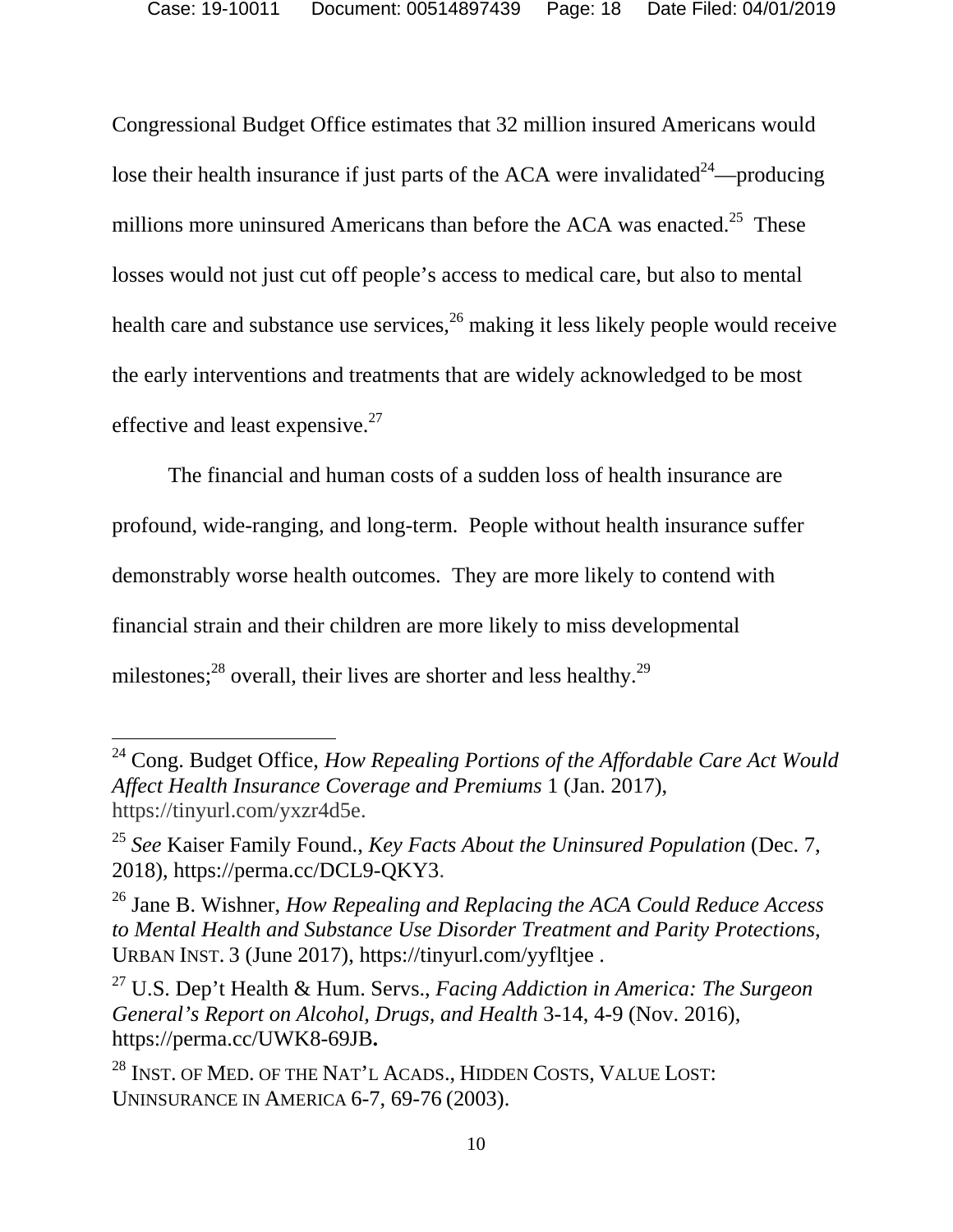These consequences hurt our communities. The harms cascade, creating everything from more sick days that harm employers to diminished educational achievement, lost jobs and tax revenue, and greater need for safety-net supports. In numbers, this means that a single city such as Chicago projects \$3.23 billion in lost economic impact due to an invalidated ACA.<sup>30</sup> In California alone, by 2027, invalidation of the ACA would likely mean 550,000 fewer jobs, \$60.4 billion less in annual GDP, and \$4.4 billion in lost state and local tax revenue.<sup>31</sup>

All of our residents are injured when many of our residents lack health insurance.<sup>32</sup> When our communities are home to a sizable uninsured population, everyone's health care suffers. Medical providers strain to stay open and those that do are reported to and report they deliver lower quality care.<sup>33</sup> With many uninsured people in our midst, all of our residents are less satisfied with their health care, less able to access it, and more likely to have unmet medical needs,

 <sup>29</sup> *Id.* 3-4; Benjamin D. Sommers et al., *Mortality and Access to Care Among Adults After State Medicaid Expansions*, 367 NEW ENG. J. MED. 1025 (2012).

<sup>30</sup> Ill. Health & Hosp. Ass'n, *ACA Repeal Economic Impact on Chicago*, https://perma.cc/UAQ3-7LEF (last visited Mar. 28, 2019).

<sup>31</sup> Cal. Ass'n of Pub. Hosps., *Is Medi-Cal Working? Absolutely—Check the Facts* at 1 (Mar. 21, 2018), https://perma.cc/3N3A-K7VE.

<sup>32</sup> Julie Rovner, *Millions More Uninsured Could Impact Health of Those with Insurance Too*, KAISER HEALTH NEWS (July 14, 2017), https://perma.cc/FP3A-2A8P.

<sup>33</sup> Mark V. Pauly & Jose A. Pagan, *Spillovers and Vulnerability: The Case of Community Uninsurance*, 26 HEALTH AFFAIRS 1304, 1309-10 (2007), https://tinyurl.com/y4gz663s.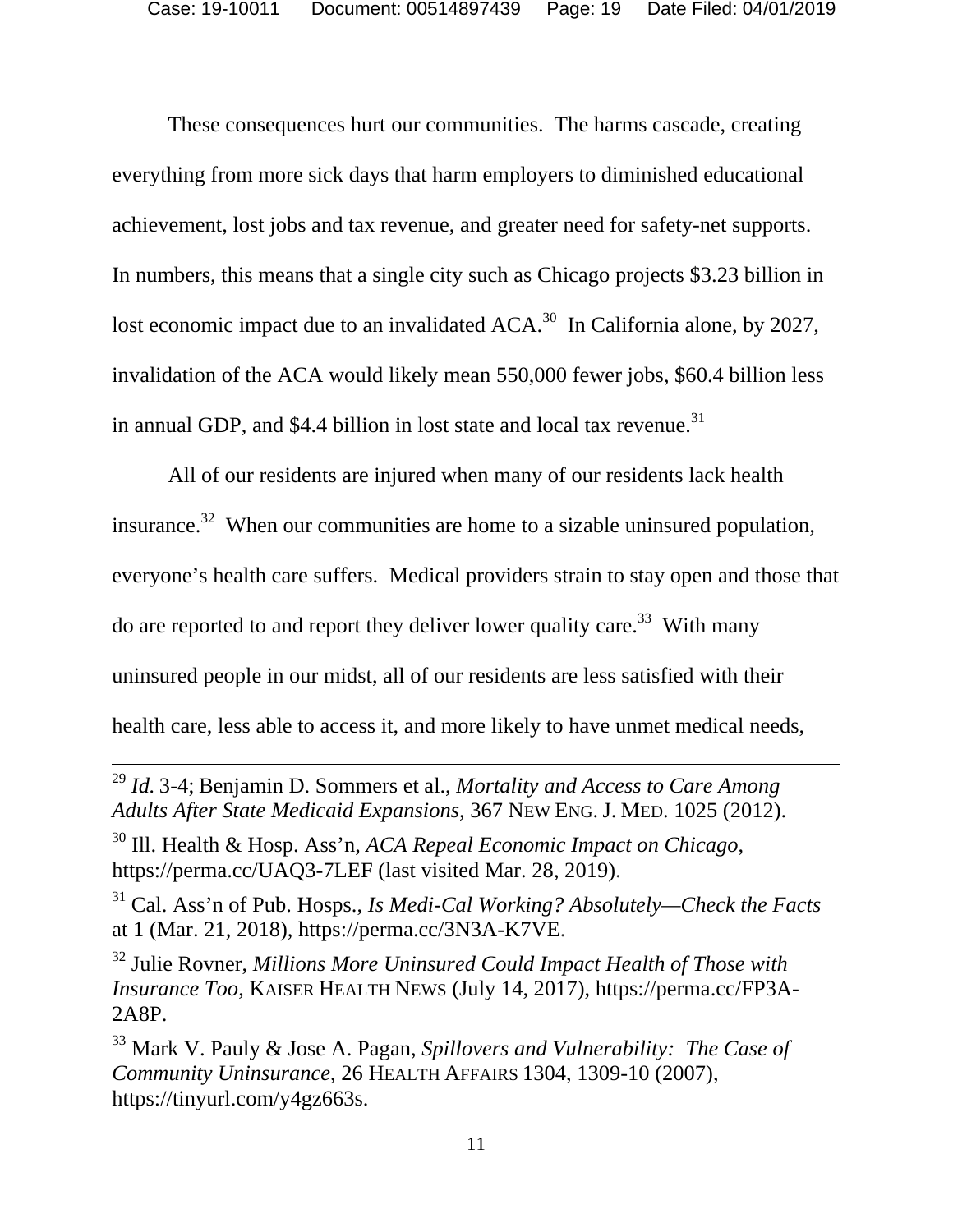with especially concerning consequences for critical capital-intensive health services like mammography screenings, trauma care, and neonatal intensive care.<sup>34</sup>

## **IV. INVALIDATING THE ACA WOULD LEAVE US WORSE OFF THAN BEFORE THE ACA WAS ENACTED**

Invalidation of the ACA would also leave Amici and our residents worse off than before it was enacted. Simply put, the ACA cannot be undone without catastrophic costs, chaos, and disruption.

Much of the health care funding that was available before the ACA was enacted has been repurposed or no longer exists. Amici projected our budgets and structured our programs to efficiently leverage federal and state health care funding based on the core expectation that the ACA would continue. The highly-regulated, non-fungible funds we would have used to provide indigent care have been obligated elsewhere and cannot be redeployed. In California, for example, although counties have been obligated to provide health services to their indigent residents for over a century,  $35$  due to the ACA dramatically reducing the ranks of the uninsured, counties now receive only a portion of the state money they have long relied on to fund these services, and that money is largely obligated to cover

<sup>34</sup> *Id.* at 1307-11.

<sup>35</sup> *See* Cal. Healthcare Found., *Locally Sourced: The Crucial Role of Counties in the Health of Californians* 3-4 (Oct. 2015), https://perma.cc/T4FD-W7UD.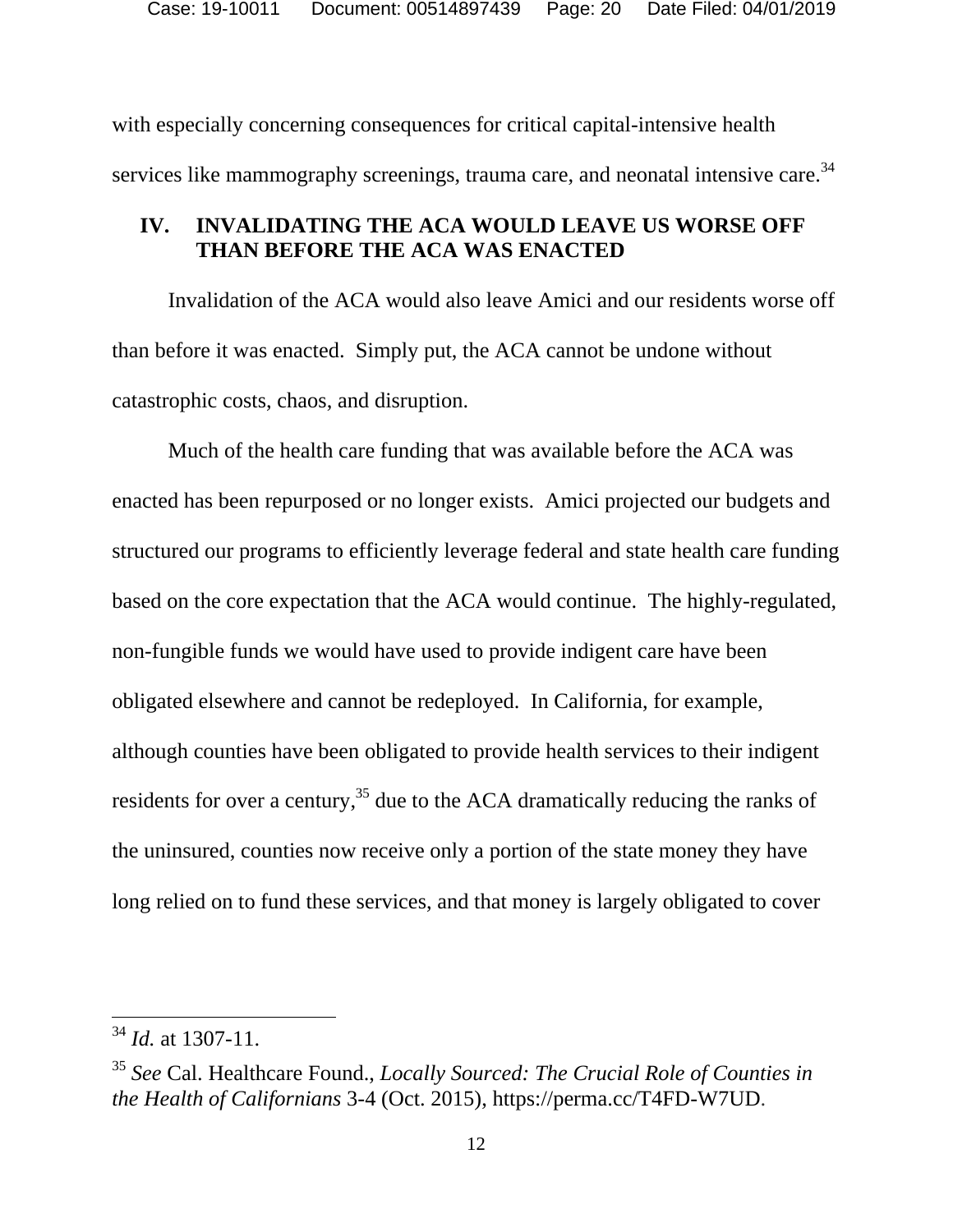state social services instead.<sup>36</sup> The laws that created this change are "labyrinthine"—both the product and source of highly-negotiated, multi-year, multi-entity obligations that cannot be unwound without great cost and chaos.<sup>37</sup> Our counties would not have the money we need to care for our newly uninsured.

Political and practical realities mean that many towns, cities, and counties cannot revert to providing the same services as they did before the ACA. Due to the very success of the ACA, some Amici are less able to provide health services today than before the ACA was enacted. Many of Amici's public health clinics, such as Orange County's Ryan White HIV/AIDS Clinic, dramatically decreased their services because the ACA enabled newly insured residents to access care in more traditional primary care settings so they no longer need services from clinics designed to serve the uninsured and underinsured.<sup>38</sup> Other parts of our safety-net systems shuttered in response to the ACA as well. Amici that previously operated health centers to serve their underserved rural or urban residents closed these centers after the ACA's insurance changes made it viable for private providers to open and provide health care instead. Relying on the changed health care

<sup>36</sup> *Id.* at 9; CAL. STATE BUDGET 2018-19 at 45-46 (2019), https://perma.cc/BJN9- EEFU.

<sup>37</sup> Mac Taylor, *Rethinking the 1991 Realignment*, LEGISLATIVE ANALYST'S OFFICE 20 (Oct. 15, 2018), https://perma.cc/Z9GE-SF86.

<sup>38</sup> Cal. Healthcare Found., *Locally Sourced: The Crucial Role of Counties in the Health of Californians* 27 (Oct. 2015), https://perma.cc/M3QL-TFU5.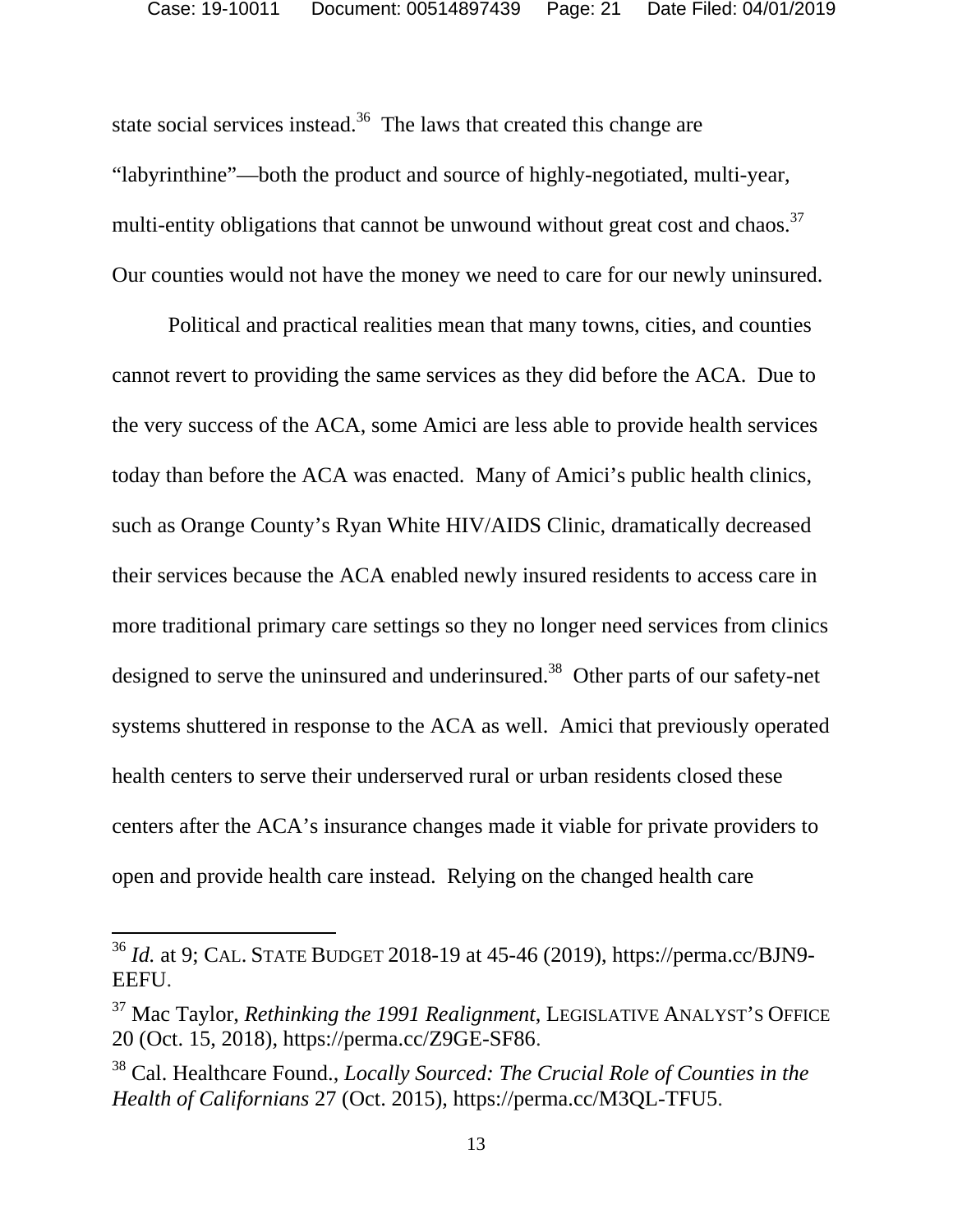landscape created by the ACA, many Amici could not restart their health centers without significant disruption and costs—and considerable time. Amici made substantial commitments under the ACA—in physical infrastructure, budgets, human capital, research, services, outreach, public education, electronic systems, and much more. These cannot be undone without tremendous cost, an intervening period of chaos, and, in the meantime and beyond, great harm to the health and wellbeing of our residents.

#### **CONCLUSION**

 Amici bear massive uncompensated costs from our underinsured and uninsured residents, who disproportionately rely on Amici's publicly-funded health systems. The ACA overwhelmingly reduces Amici's uncompensated costs and the toll these costs exact on our communities, all of our residents, and our very ability to govern. It enables us to supply the more effective, more efficient, and less costly health care that Americans want and need. Invalidating the ACA would undo these gains and leave many Amici and our residents worse off, and with fewer and lower quality options for health care. These are the considerations that ultimately led Congress to abandon a repeal, and it would be improper for the judiciary to effect public harms that Congress deliberately did not. The decision below should accordingly be reversed.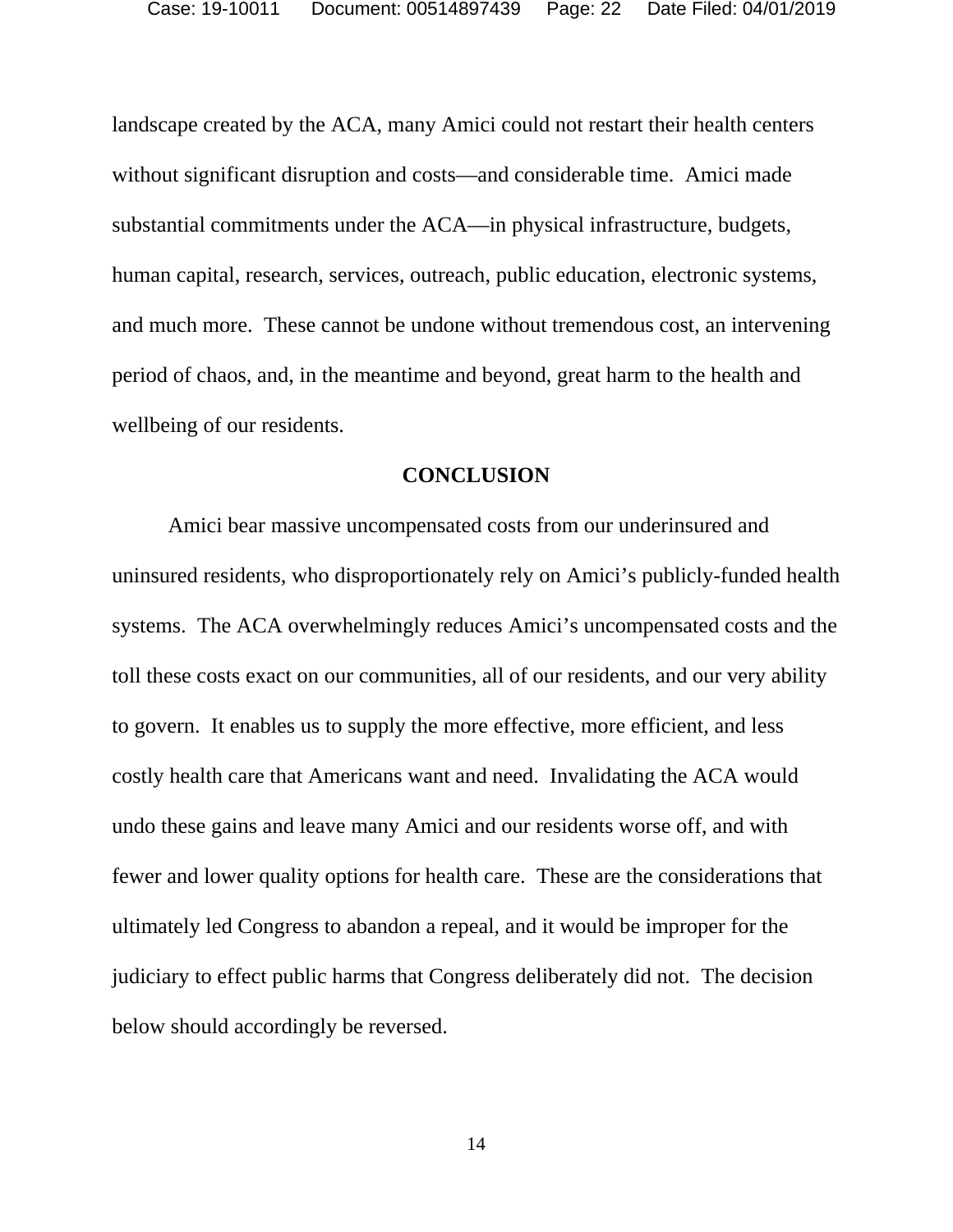Dated: April 1, 2019 Respectfully submitted,

JAMES R. WILLIAMS County Counsel, County of Santa Clara

By: /s/ *Lorraine Van Kirk* 

Greta S. Hansen Douglas M. Press Laura S. Trice Jenny S. Lam Lorraine Van Kirk 70 West Hedding Street Ninth Floor, East Wing San José, CA 95110 *Attorneys for the California State Association of Counties and the County of Santa Clara, California* 

*(Additional Counsel Listed on Next Page)*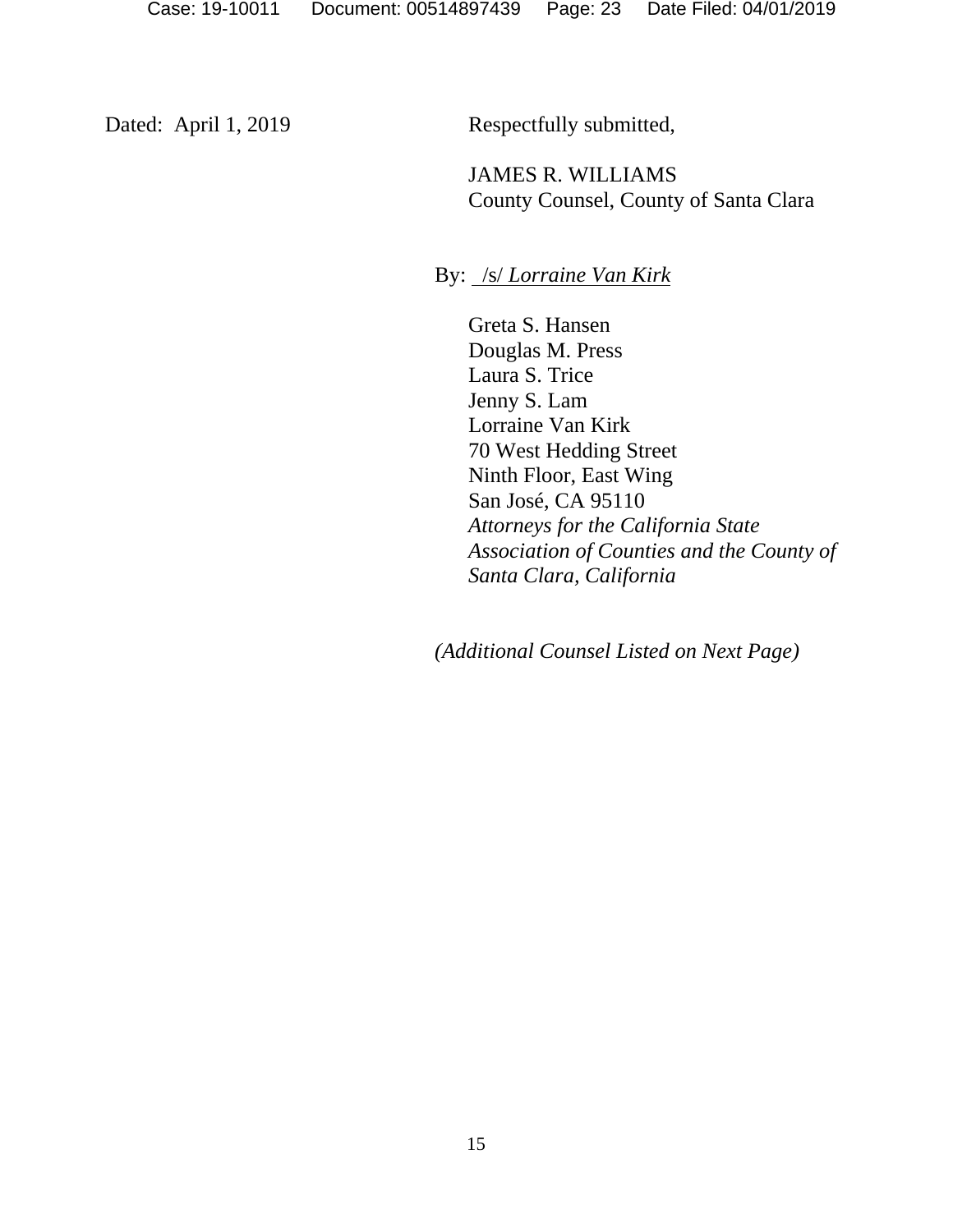Edward N. Siskel *Corporation Counsel, City of Chicago*  Rebecca Hirsch Jane Elinor Notz Benna Ruth Solomon City of Chicago Department of Law 121 North LaSalle St., Room 600 Chicago, IL 60602 *Attorneys for the City of Chicago, Illinois* 

Mary C. Wickham *County Counsel, County of Los Angeles*  Matthew C. Marlowe 648 Kenneth Hahn Hall of Administration 500 West Temple Street Los Angeles, California 90012-2713 *Attorneys for the County of Los Angeles, California* 

Joanna C. Anderson *City Attorney, City of Alexandria*  301 King Street, Suite 1300 Alexandria, Virginia 22314 *Attorney for the City of Alexandria, Virginia* 

Andre M. Davis *City Solicitor, City of Baltimore*  100 N. Holliday Street, Suite 101 Baltimore, MD 21202 *Attorney for the Mayor and City Council of Baltimore, Maryland* 

> Farimah Faiz Brown *City Attorney, City of Berkeley*  2180 Milvia Street, 4th Floor Berkeley, CA 94074 *Attorney for the City of Berkeley, California*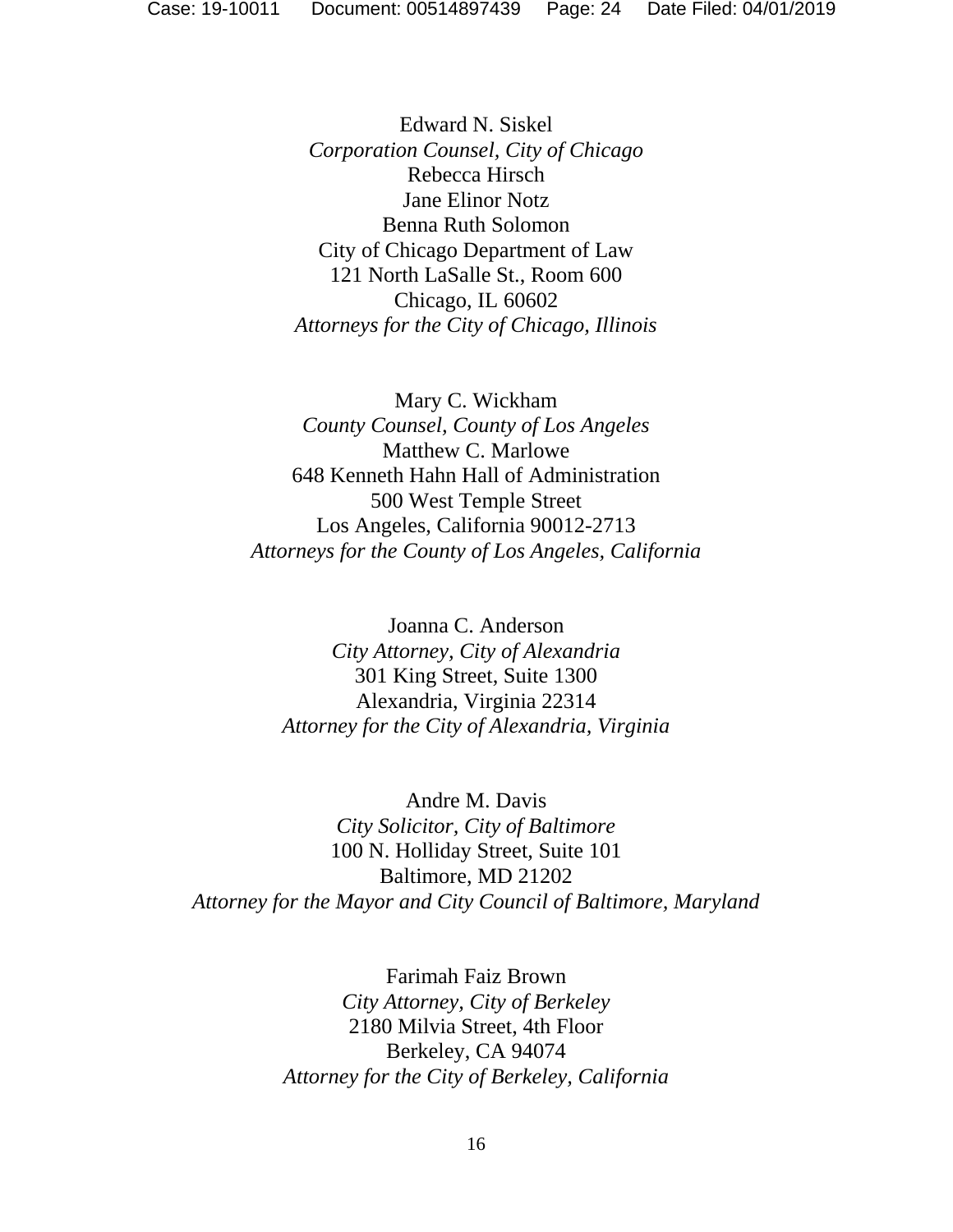Joe D. Gonzales *Criminal District Attorney, Bexar County*  Paul Elizondo Tower 101 W. Nueva San Antonio, TX 78205 *Attorney for Bexar County, Texas* 

Thomas A. Carr *City Attorney, City of Boulder*  1777 Broadway, P.O. Box 791 Boulder, CO 80302 *Attorney for City of Boulder, Colorado* 

Andrew J. Meyers *County Attorney, Broward County*  Governmental Center, Suite 423 115 South Andrews Avenue Fort Lauderdale, FL 33301 *Attorney for Broward County, Florida* 

Juan A. Gonzalez *Chief Legal Counsel, Cameron County*  Cameron County Courthouse 1100 East Monroe Street Brownsville, TX 78520 *Attorney for Cameron County, Texas* 

G. Nicholas (Nick) Herman *General Counsel, Town of Carrboro*  1526 E. Franklin St., Suite 200 Chapel Hill, NC 27514 *Attorney for the Town of Carrboro, North Carolina*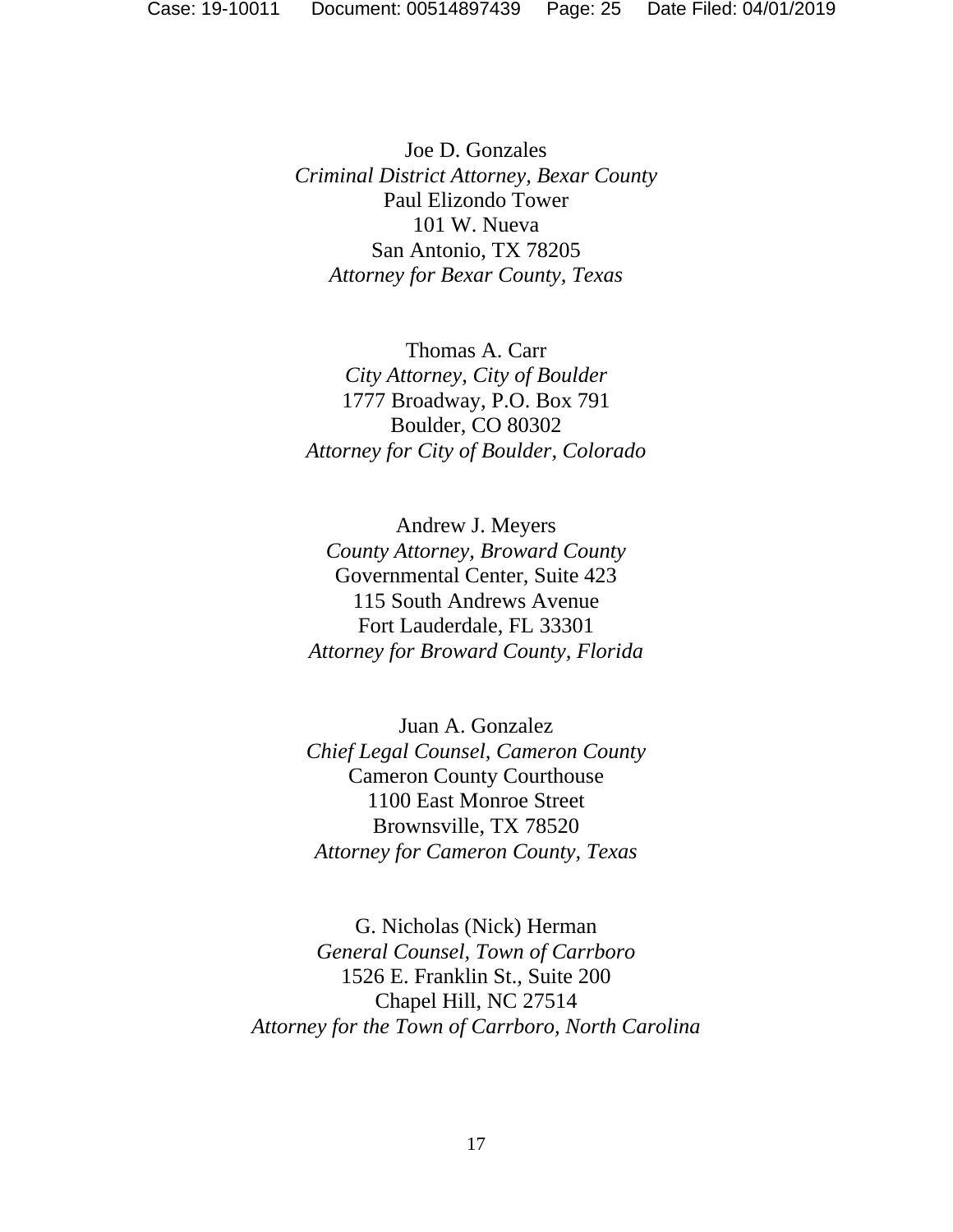Zach Klein *City Attorney, City of Columbus*  77 N. Front Street, 4th Floor Columbus, OH 43215 *Attorney for the City of Columbus, Ohio* 

Martha Victoria Jimenez Paul A. Castiglione *Assistant State's Attorneys, Cook County*  500 Richard J. Daley Center 50 West Washington Street Chicago IL 60602 *Attorneys for Cook County and the Cook County Health Bureau* 

> Jo Anne Bernal *County Attorney, County of El Paso*  500 East San Antonio, Room 503 El Paso, TX 79901 *Attorney for the County of El Paso, Texas*

Katherine Barrett Riley Barrett Law Group, P.A, P.O. Box 927 Lexington, MS 39095 *Attorney for the Holmes County, Mississippi, Board of Supervisors* 

> Ronald C. Lewis *City Attorney, City of Houston*  Judith L. Ramsey Collyn Peddie 900 Bagby, 4th Floor Houston, TX 77002 *Attorneys for the City of Houston, Texas*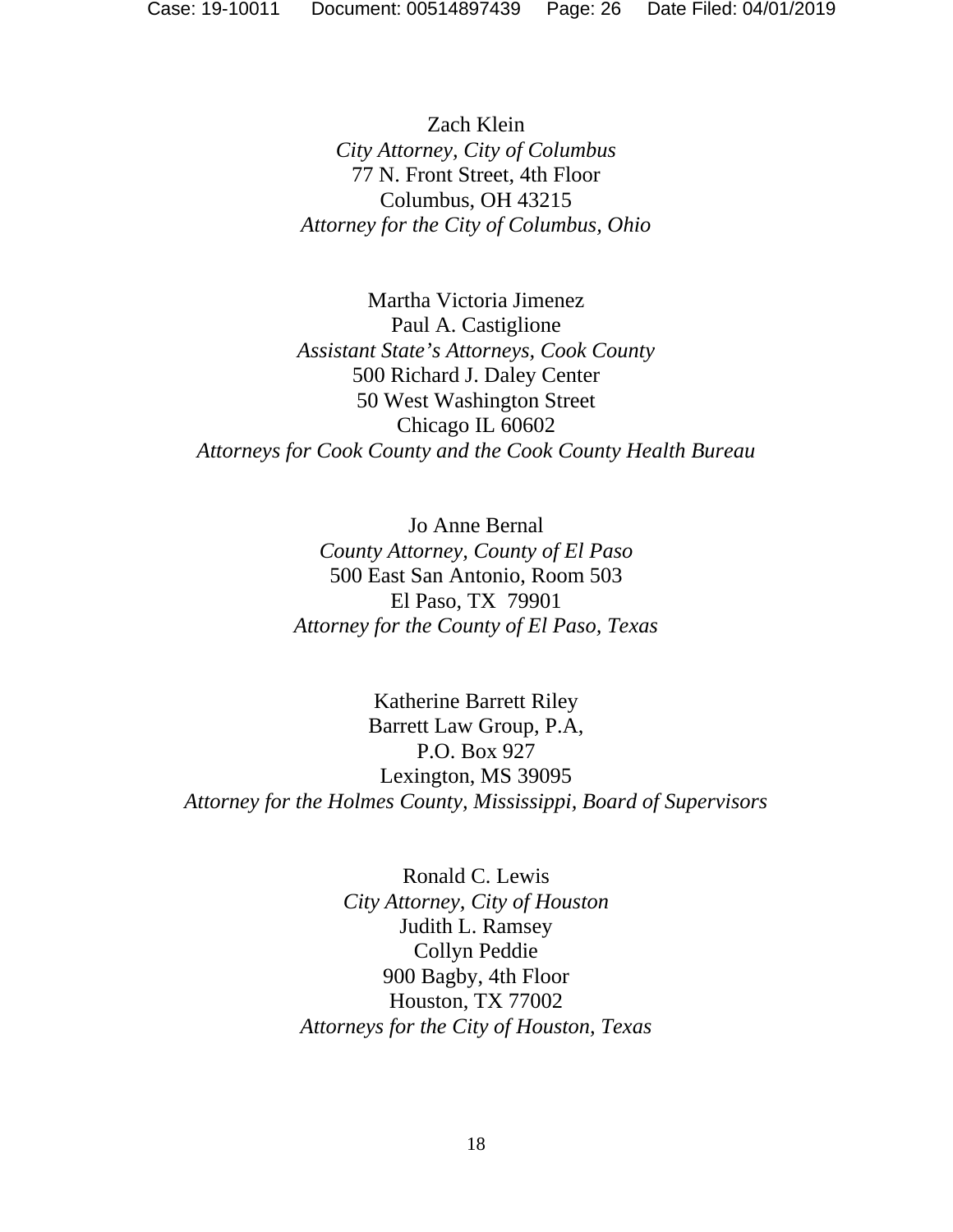Michael N. Feuer *City Attorney, City of Los Angeles* James P. Clark Kathleen Kenealy Valerie L. Flores Michael Dundas 200 North Main Street City Hall East Suite 800 Los Angeles, CA 90012 *Attorneys for the City of Los Angeles, California* 

Nickita S. Banks *Board Attorney, Jefferson County*  P. O. Box 124 Port Gibson, MS 39150 *Attorney for Jefferson County, Mississippi* 

Dan Satterberg *Prosecuting Attorney, King County*  H. Kevin Wright 516 Third Avenue, W400 Seattle, WA 98104 *Attorney for King County, Washington* 

Raquel D. Ruano *City Attorney, City of Lawrence*  City Hall, Room 306 200 Common Street Lawrence, MA 01840 *Attorney for the City of Lawrence, Massachusetts* 

Margaret C. Daun *Corporation Counsel, County of Milwaukee*  901 N. 9th Street, Room 303, Courthouse Milwaukee, WI 53233-1425 *Attorney for the County of Milwaukee, Wisconsin*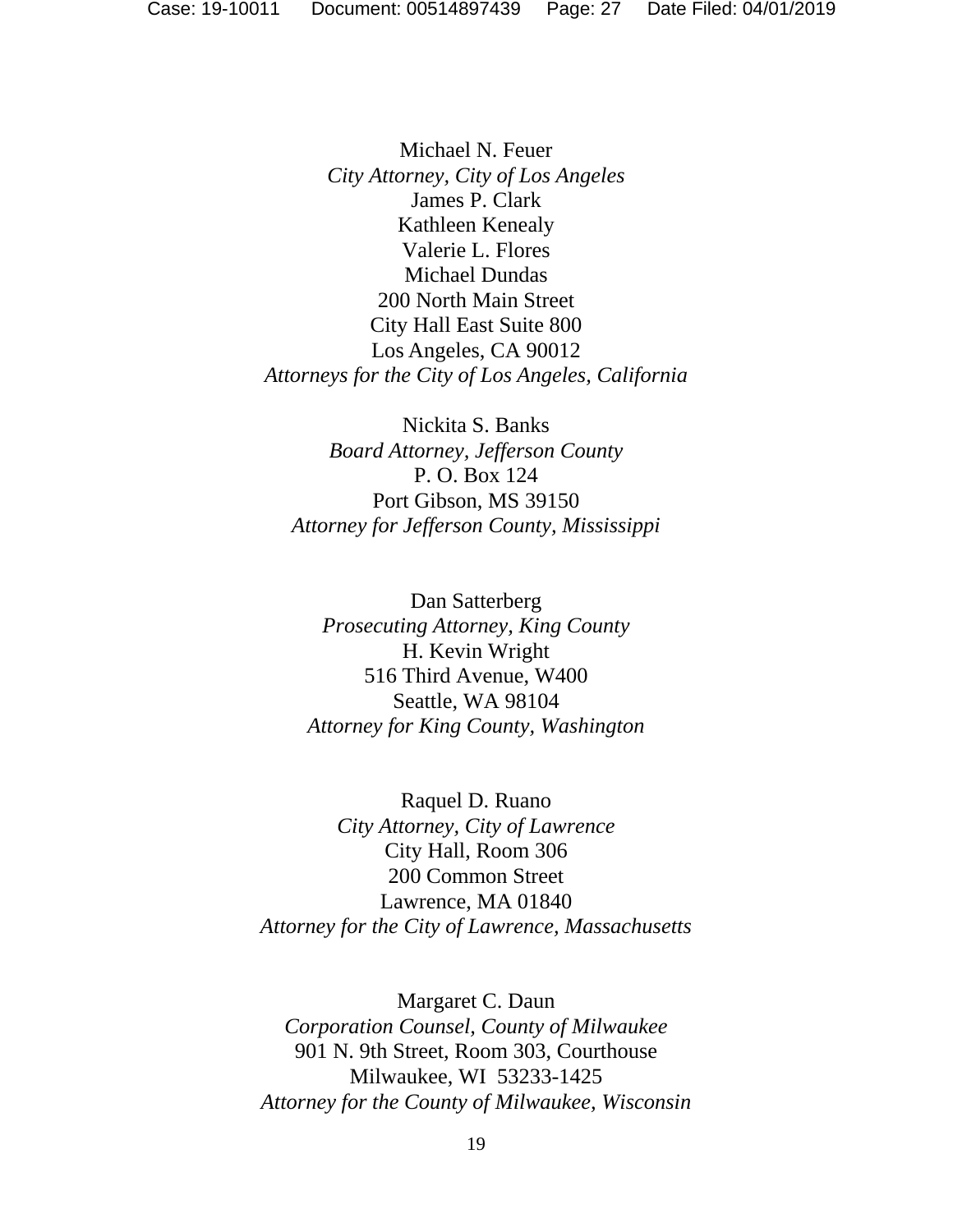Susan L. Segal *City Attorney, City of Minneapolis*  350 S. Fifth Street, Room 210 Minneapolis, MN 55415 *Attorney for the City of Minneapolis* 

David B. Schilling *County Attorney, Monroe County*  Courthouse, Room 220 100 W. Kirkwood Avenue Bloomington, IN 47404 *Attorney for the County of Monroe, Indiana* 

Zachary W. Carter *Corporation Counsel, City of New York*  100 Church Street New York, NY 10271 *Attorney for the City of New York and NYC Health + Hospitals* 

> Alan Seewald *City Solicitor, City of Northampton*  One Roundhouse Plaza, Suite 304 Northampton, MA 01060 *Attorney for the City of Northampton, MA*

Barbara J. Parker *City Attorney, City of Oakland*  One Frank Ogawa Plaza, Sixth Floor Oakland, CA 94612 *Attorney for the City of Oakland, California* 

Jeffrey J. Newton *County Attorney, Orange County*  201 South Rosalind Avenue, Third Floor P.O. Box 1393 Orlando, FL 32802-1393 *Attorney for Orange County, Florida*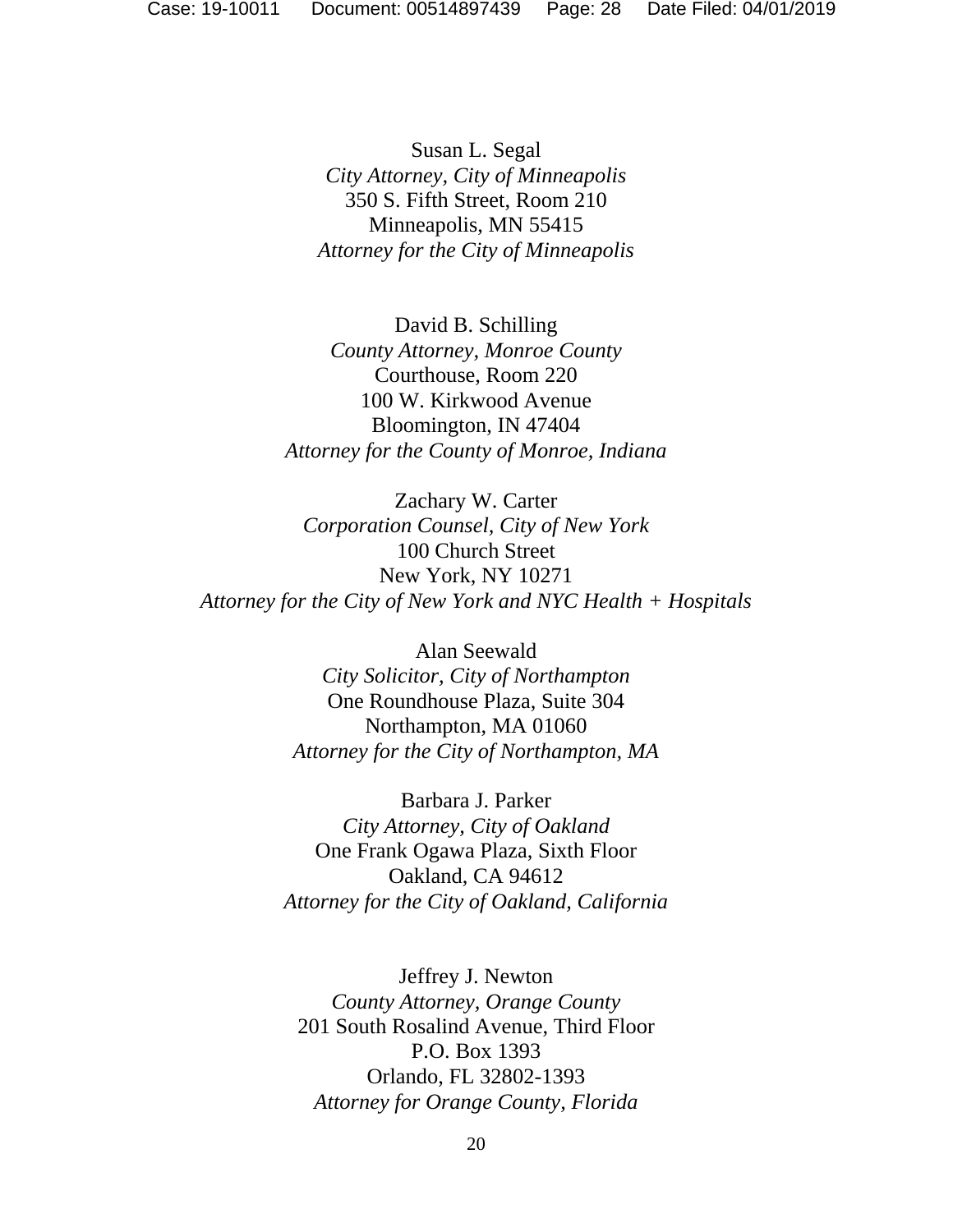Yvonne S. Hilton *City Solicitor, City of Pittsburgh*  313 City-County Building 414 Grant Street Pittsburgh, PA 15219 *Attorney for the City of Pittsburgh, Pennsylvania* 

Tracy Reeve *City Attorney, City of Portland*  1221 SW Fourth Avenue, Room 430 Portland, OR 97204 *Attorney for the City of Portland, Oregon* 

Adam B. Fogleman *Civil Attorney, Pulaski County*  201 S. Broadway, Suite 400 Little Rock, AR 72201 *Attorney for the Government of Pulaski County, Arkansas* 

R. Bruce Frederick *County Attorney, County of Santa Fe*  102 Grant Avenue Santa Fe, NM 87501 *Attorney for the County of Santa Fe, New Mexico* 

Dennis J. Herrera *City Attorney, City and County of San Francisco*  City Hall Room 234 One Dr. Carlton B. Goodlett Pl. San Francisco, CA 94102 *Attorney for the City and County of San Francisco, California*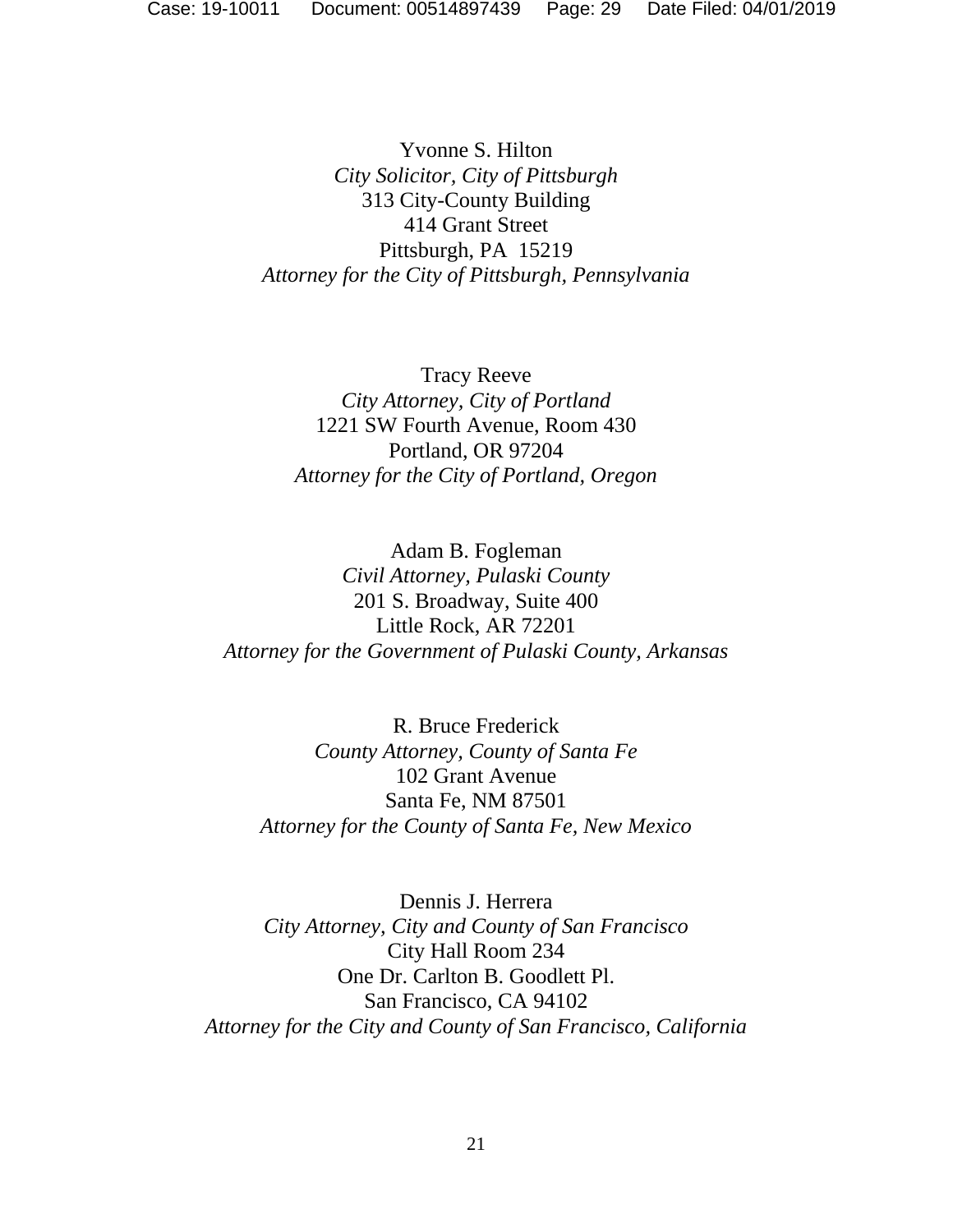Peter S. Holmes *City Attorney, City of Seattle*  701 Fifth Avenue, Suite 2050 Seattle, WA 98104-7097 *Attorney for the City of Seattle, Washington* 

John Marshall Jones *Chief Litigation Attorney, Shelby County*  160 North Main Street, Suite 950 Memphis, TN 38103 *Attorney for Shelby County, Tennessee* 

David A. Escamilla *County Attorney, Travis County*  P. O. Box 1748 Austin, TX 78767 *Attorney for Travis County, Texas*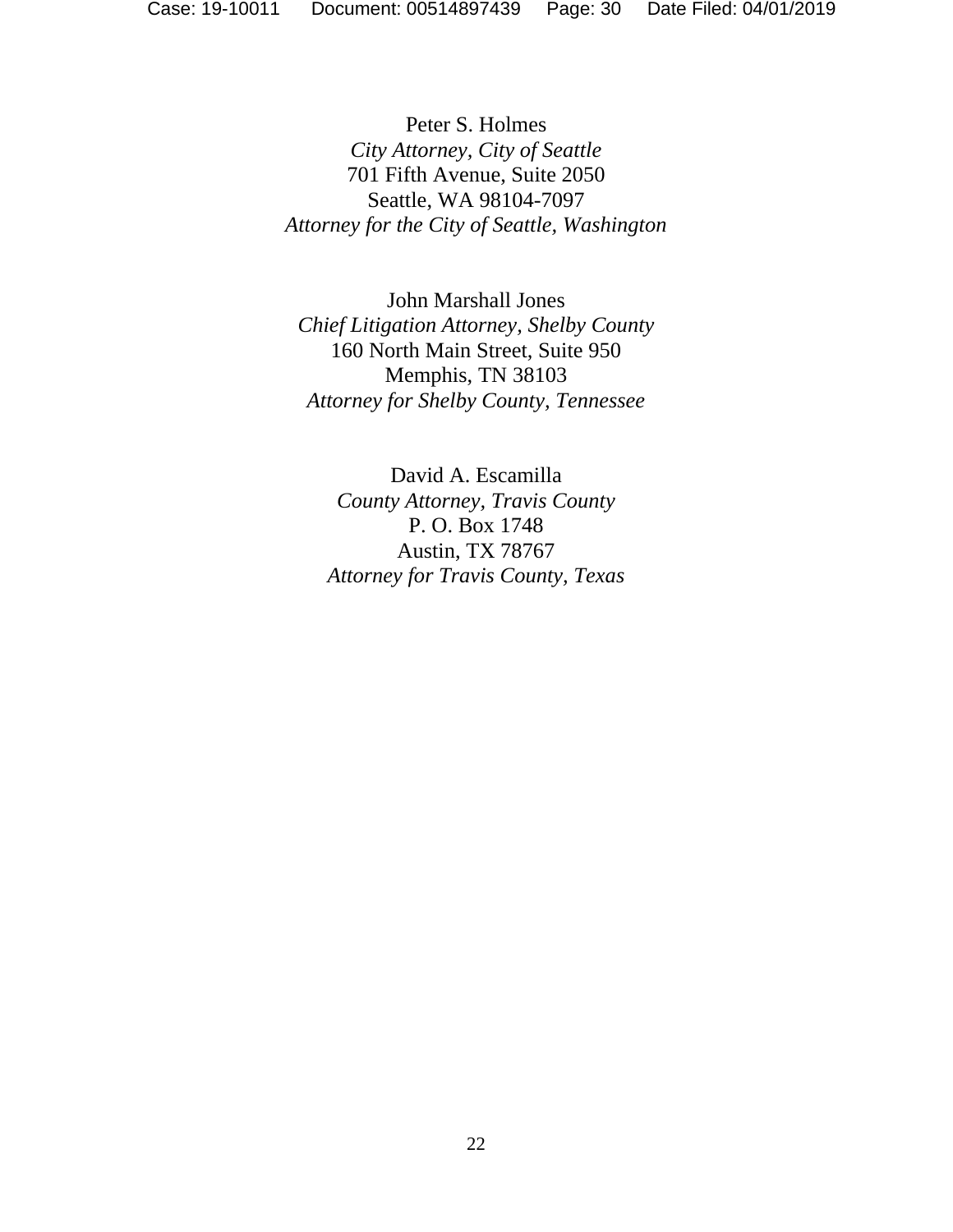Case: 19-10011 Document: 00514897439 Page: 31 Date Filed: 04/01/2019

### **CERTIFICATE OF COMPLIANCE**

 This brief complies with the type-volume limitation of Fed. R. App. P. 32(a)(7)(B) because it contains 3,245 words, excluding the parts of the brief exempted by Fed. R. App. P. 32(f).

 This brief also complies with the typeface requirements of Fed. R. App. P.  $32(a)(5)(A)$  and the type-style requirements of Fed. R. App. P.  $32(a)(6)$  because it has been prepared in proportionally spaced typeface using Microsoft Word in 14 point, Times New Roman.

Respectfully submitted,

 /s/ *Lorraine Van Kirk* Lorraine Van Kirk